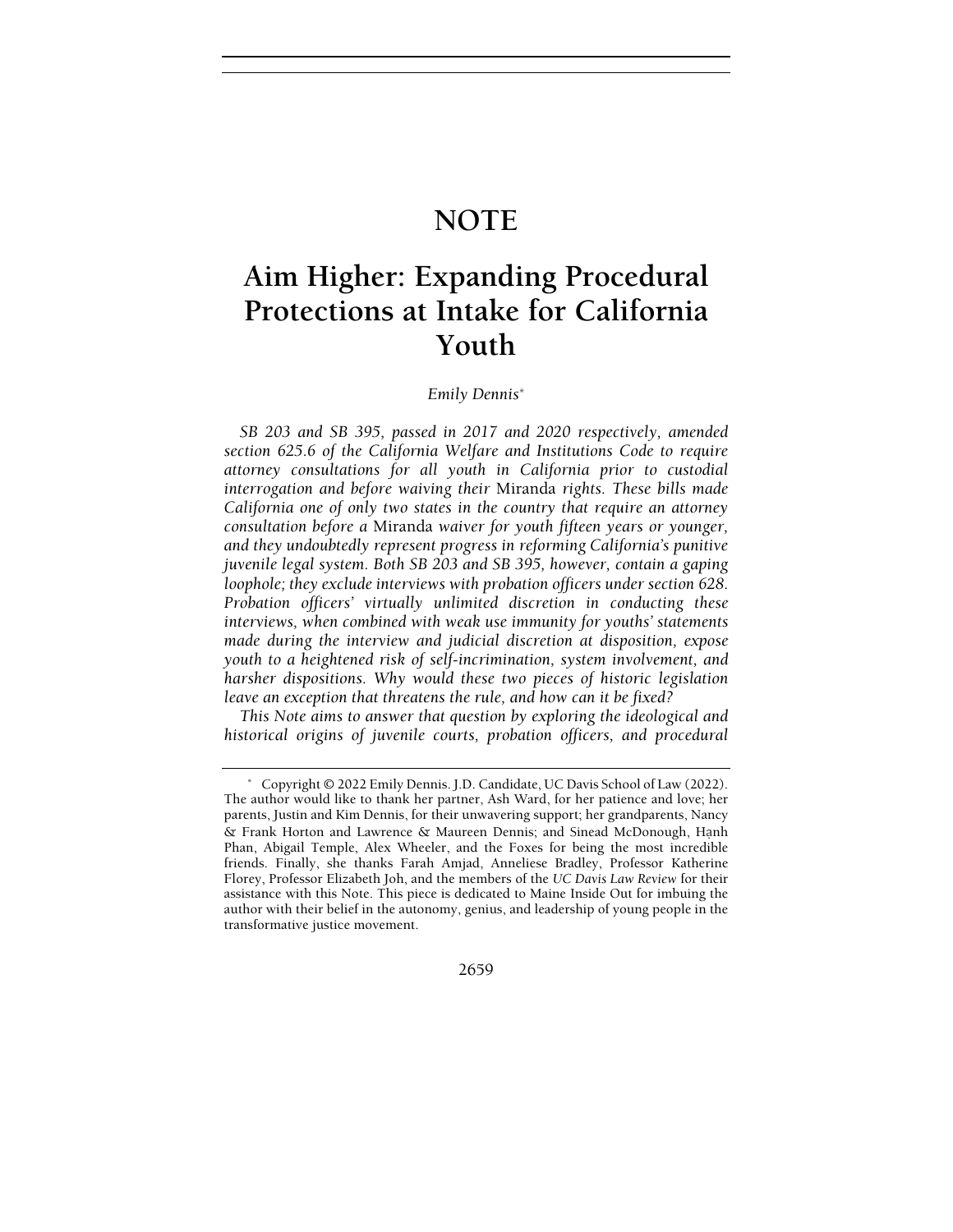protections for young people. Then, the Note compares protections for young people and adults to find legal justifications for shifting the scope, role, and impact of probation officers in the juvenile legal system. Finally, the Note provides concrete solutions for closing the loophole — the most obvious of which is new legislation.

## TABLE OF CONTENTS

|     |             |                                                                | 2661 |
|-----|-------------|----------------------------------------------------------------|------|
| L.  |             |                                                                |      |
|     | A.          | Historical Frameworks: Parens Patriae  2666                    |      |
|     | В.          | Historical Frameworks: Interrogation 2673                      |      |
|     | $C_{\cdot}$ | Roles and Risks of Probation in the Pre-Detention Process 2675 |      |
|     |             |                                                                |      |
|     |             | A. Comparing Constitutions: Fifth and Sixth Amendment          |      |
|     |             |                                                                |      |
|     |             | 1. Sixth Amendment Right to Counsel: Defining a                |      |
|     |             |                                                                |      |
|     |             | 2. Fifth Amendment Right Against Self-Incrimination:           |      |
|     |             | The Routine Booking Exception  2683                            |      |
|     |             | 3. Information Available at Sentencing 2685                    |      |
|     | В.          | Resolving the Role of Probation in the Juvenile Legal          |      |
|     |             |                                                                |      |
| HL. |             |                                                                |      |
|     | А.          |                                                                |      |
|     |             |                                                                |      |
|     |             |                                                                |      |
|     |             |                                                                |      |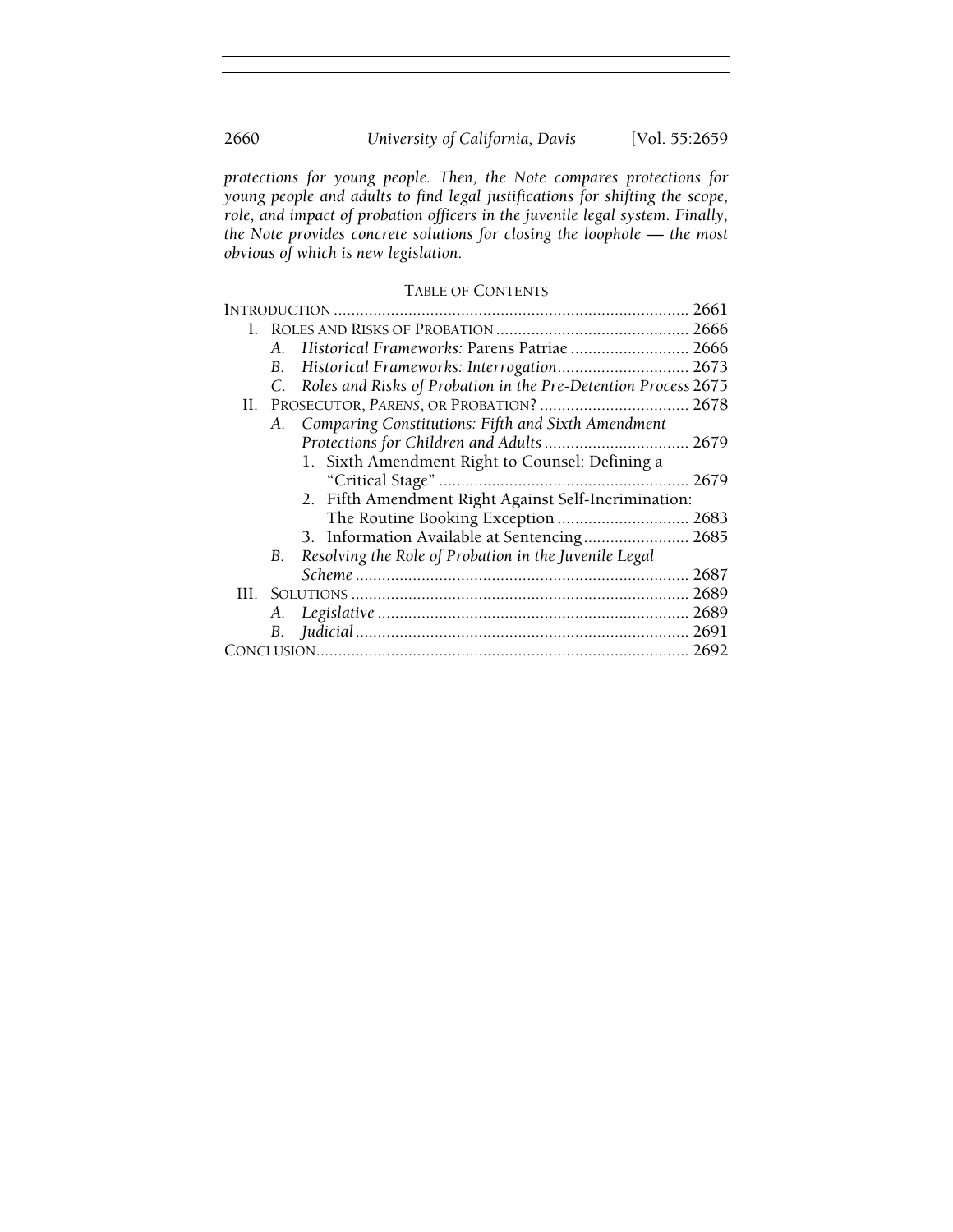## INTRODUCTION

When SB 395 became California law in 2017, it was immediately lauded as a first-of-its-kind protection for the procedural rights of children during interactions with the juvenile legal system.1 The bill, codified in section 625.6 of the Welfare and Institutions Code, mandated attorney consultations for youth fifteen years or younger "prior to a custodial interrogation and before waiving any [Miranda] rights," and prohibited waiver of the consultation.2 The reform made California one of only two states in the country that require an attorney consultation before a Miranda waiver for youth fifteen years or younger.3 On September 30, 2020, Governor Gavin Newsom signed SB 203 into law,<sup>4</sup> expanding these protections to all California youth by raising the age of coverage to seventeen years or younger.5 As other jurisdictions look to pass similar legislation, California appears to be on the cutting edge of juvenile legal reform.<sup>6</sup>

But there is a catch. Both pieces of landmark legislation relieve probation officers of compliance with the new laws "in the normal performance of [their] duties under," inter alia, section 628 of the Welfare and Institutions Code.<sup>7</sup> The statute governs what is commonly known as a detention interview, which occurs after a youth has been

<sup>4</sup> Samantha Solomon, Reparations, Police Reform, Cannabis: Here Is What Governor Newsom Signed into Law on Last Day Bill-Signing Period, ABC 10 (Oct. 1, 2020, 12:23 PM PDT), https://www.abc10.com/article/news/politics/newsom-signs-bills-last-day/103- 2dcbe3eb-2ce8-4647-804c-2b5786d823d2 [https://perma.cc/HQE5-G6WN].

<sup>5</sup> S.B. 203, 2019–20 Leg., Reg. Sess. (Cal. 2020).

<sup>6</sup> See Loudenback, supra note 3 (noting that New York and King County, Washington are considering similar reforms). But see Darwin BondGraham, Public Defender Accuses Oakland Police of Violating Miranda Law for Juveniles, OAKLANDSIDE (Dec. 10, 2021), https://oaklandside.org/2021/12/10/alameda-public-defender-opdjuveniles-miranda/ [https://perma.cc/44ZE-XYJR], for an example of how the law is only as good as compliance with it. The Alameda County Public Defender's Office has reported that Oakland police officers are "circumventing the spirit of [SB 395]" by waiting for hours between the youth's mandated phone call with an attorney and interrogation, to the point that they are "able to wear down the young person . . . and it's more likely a child will waive their rights and make a statement." Id.

<sup>7</sup> CAL. WELF. & INST. CODE § 625.6(d) (2021).

<sup>&</sup>lt;sup>1</sup> See What They're Saying About Criminal Justice Reform Legislation, OFF. OF GOV. EDMUND G. BROWN JR. (Oct. 11, 2017), https://www.ca.gov/archive/gov39/2017/ 10/11/news20012/index.html [https://perma.cc/HCJ3-NQPC] ("[The bill is part of] the most enlightened package of criminal and juvenile justice reform bills in the nation.").

<sup>2</sup> S.B. 395, 2017–18 Leg., Reg. Sess. (Cal. 2017).

<sup>&</sup>lt;sup>3</sup> Jeremy Loudenback, California Bill Seeks Strengthened Miranda Rights for Minors, IMPRINT (Aug. 5, 2020, 10:45 PM), https://imprintnews.org/justice/juvenile-justice-2/ california-bill-seeks-strengthened-miranda-rights-for-minors/46324 [https://perma.cc/ KN2H-MGM9].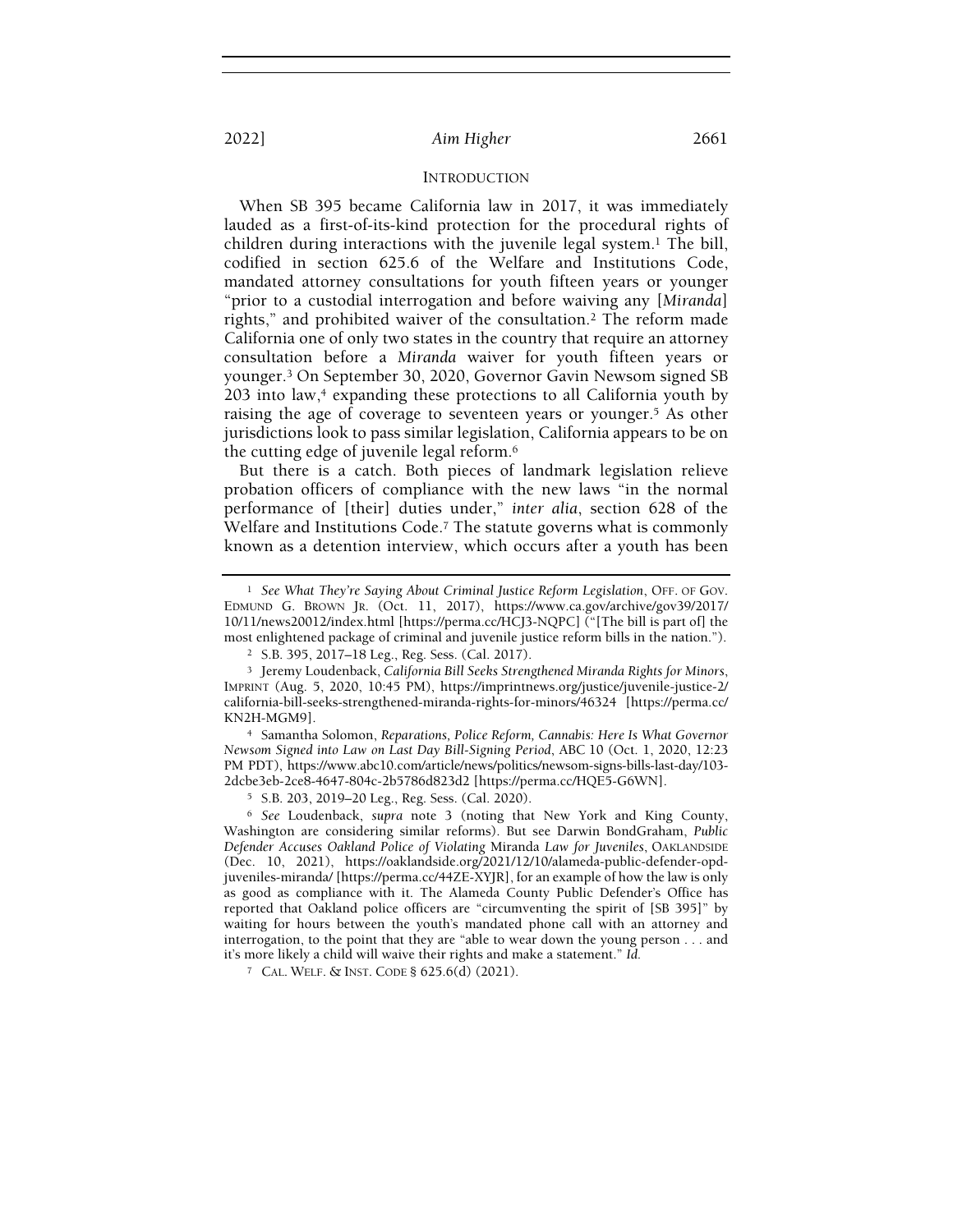taken into temporary custody by a peace officer, and wherein a probation officer "investigate[s] the circumstances of the minor and the facts surrounding [their] being taken into custody."8 This Note argues that this loophole leaves youth at enormous risk of self-incrimination during the detention interview, counteracting the progress made by the legislation and strengthening a prosecutorial role for probation officers in the juvenile legal scheme.

Probation officers conduct detention interviews to determine whether the interviewed youth falls into one of the statutorily prescribed categories that justify detention.9 The scope of the interview is therefore narrow under statute; in theory, officers should only need to ask questions relevant to those categories. In practice, however, courts have recognized almost-unlimited discretion in questioning,10 tacitly permitting probation officers to ask questions about conduct underlying or collateral to arrest — a function more suited to police officers and prosecutors.11 This latitude is authorized by the broader statutory mandate to "investigate the circumstances of the minor and the facts surrounding [their] being taken into custody,"12 which widens the scope of the interview and allows officers to dig into the facts underlying the charge.

If the officer detains the youth on the belief that they fall into one of the prescribed categories, the officer must compose a detention report explaining their reasoning and any recommendations for further detention.13 The report may therefore contain facts about the

 $8$  Id. § 628(a)(1).

<sup>9</sup> Those findings are that "continuance in the home is contrary to the minor's welfare," and that "continued detention of the minor" is necessary "for the protection of the person or property of another"; "[t]he minor is likely to flee the jurisdiction of the court"; or "[t]he minor has violated an order of the juvenile court." Id.  $\S 628(a)(1)$ ,  $(a)(1)(a)-(c)$ .

<sup>10</sup> See Alfredo A. v. Superior Ct., 865 P.2d 56, 61 (Cal. 1994) ("[The interview] is much broader in scope than a determination . . . of whether 'factual' probable cause exists."); In re Wayne H., 596 P.2d 1, 5 (Cal. 1979) ("[The] latitude given the probation officer in reaching a detention decision . . . [is] substantial.").

<sup>&</sup>lt;sup>11</sup> See Tamar R. Birckhead, Closing the Widening Net: The Rights of Juveniles at Intake, 46 TEX. TECH. L. REV. 157, 170 (2013) (proposing that, "if the purpose of intake is not mere screening," the probation officer is, "in essence, functioning as a police officer . . . by imposing sanctions that compromise the child's liberty").

<sup>12</sup> WELF. & INST. § 628(a)(1).

<sup>&</sup>lt;sup>13</sup> PACIFIC JUV. DEF. CTR., Introduction to Juvenile Law – Philosophy and Overview of Court Process, in RECOGNIZING YOUTH IN PRACTICE: JUVENILE DELINQUENCY DEFENSE 1, 2 (2017) (on file with author) (defining a detention report as "a report completed by the probation department detailing the reasons they detained a youth pending his/her court appearance").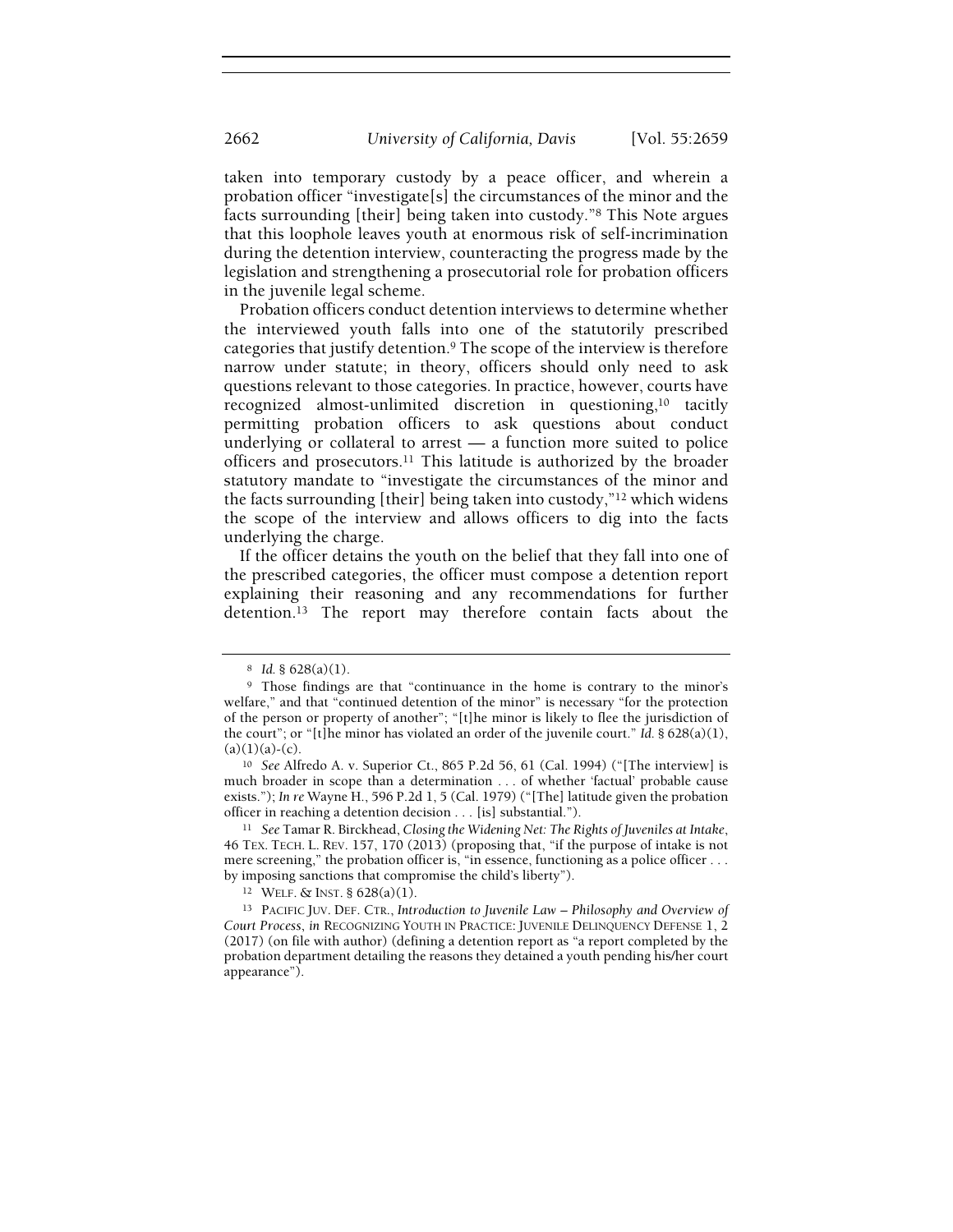underlying conduct or statements by the youth. Although statements made during the interview ("detention statements") are not admissible for findings of guilt,<sup>14</sup> they may be used for impeachment of inconsistent testimony,15 the detention hearing (at which the court determines whether the child will remain in custody until the adjudicatory hearing), and disposition.<sup>16</sup> They may also be used as a basis for further investigation by prosecutors. Given this ripple effect, the detention interview can heavily influence the impact and outcomes of a child's interaction with the juvenile legal system.17 The following hypothetical illustrates how, despite the new protections of SB 395 and SB 203, the mechanisms and effects of detention interviews can still put youth at enormous risk.

Suppose a 16-year-old youth, Sean, is arrested for possession of a firearm. The arresting officer takes Sean into temporary custody. Pursuant to section 625.6, as modified by SB 203, the officer Mirandizes Sean and facilitates his mandatory consultation with an attorney. After the consultation, Sean invokes his right to remain silent, saying nothing about the offense.

The officer then takes Sean to a probation officer pursuant to section 628. The probation officer Mirandizes Sean again, and then conducts the detention interview.18 During the course of the detention interview, the probation officer asks Sean where he procured the weapon. Sean tells the officer everything, including that he got the gun from his 17 year-old friend William.19 The probation officer then asks more

<sup>14</sup> Wayne H., 596 P.2d at 5-6.

<sup>15</sup> People v. Humiston, 24 Cal. Rptr. 2d 515, 524 (Ct. App. 1993).

<sup>&</sup>lt;sup>16</sup> There is no case law explicitly approving the admissibility of detention statements at disposition, but under section 725.5 of the Welfare and Institutions Code, judges have wide latitude to consider "the circumstances and gravity of the offense committed by the minor." WELF. & INST. CODE § 725.5 (2021). Courts have interpreted this statute to mean that "the court considers 'the broadest range of information' in determining how best to rehabilitate a minor and afford him adequate care." In re Robert H., 117 Cal. Rptr. 2d 899, 907 (Ct. App. 2002) (quoting In re Jimmy P., 58 Cal. Rptr. 2d 632, 635 (Ct. App. 1996)).

<sup>&</sup>lt;sup>17</sup> See Birckhead, supra note 11, at 165 ("[T]he preliminary detention of juveniles is another front-end decision point that adversely impacts what happens to young people at intake and beyond."); Michael J. Leiber, Race, Pre- and Postdetention, and Juvenile Justice Decision Making, 59 CRIME & DELINQ. 396, 399 (2013) ("Studies have found that preadjudication detention affects outcomes at later stages and in particular judicial disposition.").

<sup>18</sup> See notes 83–86 and accompanying text for a fuller description of the probationary Miranda warning.

<sup>19</sup> Some may argue that, since Sean just consulted with an attorney during his interaction with the police officer, he fully understands his right to remain silent and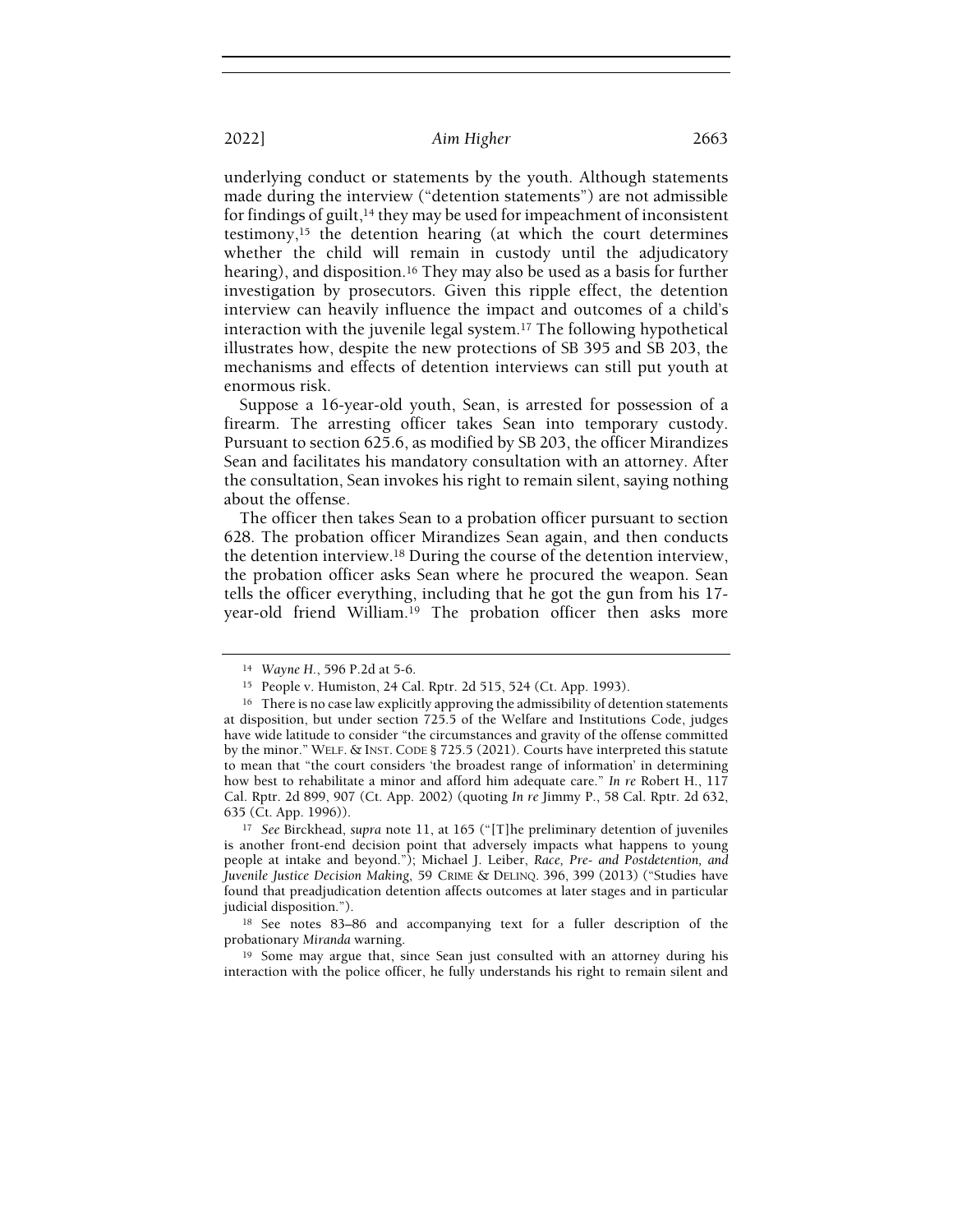questions about Sean's friends, including questions about possible gang involvement. Sean never affirmatively says he is in a gang, but the probation officer notes his questions and Sean's answers in the detention report. The report is submitted to the court and made available to the District Attorney's office, which sends an investigator to talk to William.

At Sean's detention hearing, the judge determines, based on the detention report, that the fuzzy origins of the weapon and Sean's risk of gang involvement warrant further detention until his adjudication hearing, up to fifteen days.20 Prohibited from entering the detention report into evidence at the adjudication hearing, the prosecution does not bring up Sean's possible gang involvement, but they do submit an inculpatory statement made by William to the District Attorney's investigator. The presiding judge determines that Sean committed the accused offense.

At disposition, the judge, considering all relevant materials including the original detention report, states that while she was on the fence as to whether Sean should return home on an ankle monitor or be placed at a locked facility, his possible gang involvement warrants the harsher disposition to remove him from "a dangerous environment." Sean is placed at a ranch or other "home-like" facility for a total of three months.<sup>21</sup>

<sup>20</sup> See WELF. & INST. §  $657(a)(1)$  (2021) (mandating adjudicatory hearings within fifteen days of detention for youth in custody).

<sup>21</sup> This hypothetical draws from the facts of In re Robert H., 117 Cal. Rptr. 2d at 900-01, discussed infra Part I.B, and the hypothetical in John C. Lore III, Pretrial Self-Incrimination in Juvenile Court: Why a Comprehensive Pretrial Privilege Is Needed to

therefore, his subsequent statements to a probation officer are voluntary and consensual. This argument, however, discounts two factors. First, refusing to talk to a probation officer has important ramifications for the detention hearing and disposition — different ramifications than those resulting from a refusal to talk to police. See infra Part II.A.1. Second, children cannot possibly understand or weigh those ramifications without an opportunity to consult with an attorney. Cf. Sarah Vidal, Hayley Cleary, Jennifer Woolard & Jaime Michel, Adolescents' Legal Socialization: Effects of Interrogation and Miranda Knowledge on Legitimacy, Cynicism, and Procedural Justice, 15 YOUTH VIOLENCE & JUV. JUST. 419, 422 (2017) ("[E]ven if adolescents are able to understand the basic components of Miranda [warnings], research indicates they often have difficulty with Miranda appreciation — that is, grasping the relevance of the warnings to their own legal situation."). While some research has explored the impact of children's perception of probation officers on their outcomes in the juvenile legal system, it appears that little has been done on the relationship between that perception and interrogation. See Sarah Vidal & Jennifer Woolard, Youth's Perceptions of Parental Support and Parental Knowledge as Moderators of the Association Between Youth-Probation Officer Relationship and Probation Non-compliance, 46 J. YOUTH ADOLESCENCE 1452, 1453-55 (2017).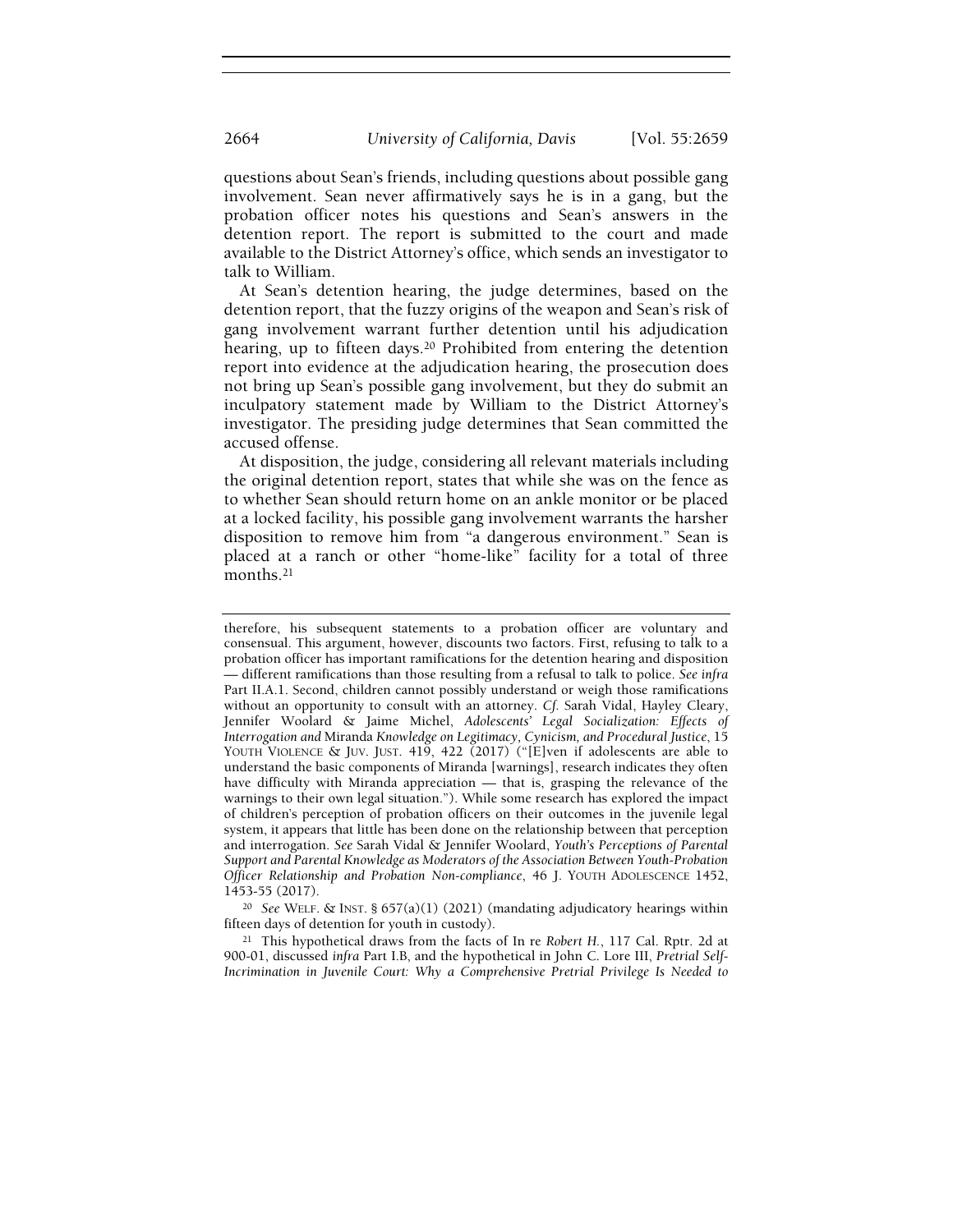Sean's alleged gang involvement, which appeared only in the detention report, has now earned him nearly four months of incarceration without ever being proved in court.22 Additionally, his statement about the origins of the gun has formed the basis for a possible delinquency case against William. Furthermore, if Sean admitted to any additional uncharged offenses during the detention interview, the District Attorney could file new charges against him after further investigation. If Sean had discussed any truancy from school, his statements could spur a dependency petition against his caregivers. Because of the exemption for section 628 interviews, these possible results are completely unaffected by the passage of SB 395 or SB 203.

Even a short period of incarceration comes at a cost for Sean. Custodial punishment is rife with risk factors that can impact youths' long-term cognitive functions, including stress, trauma, sleep deprivation, and "institutional violence exposure."23 In a 2018 study of incarcerated teenagers, those factors led to a significant cognitive decline after only four months in custody.<sup>24</sup> Other studies have shown that "any incarceration during adolescence . . . is associated with worse general health, severe functional limitations, [and] stress-related illnesses."<sup>25</sup>

Given these enormous stakes, why are procedural protections not extended to an interview that heavily informs the juvenile justice system's impact on young people? Why do our courts and legislature not think it as necessary to shield young people from the possible risk

<sup>23</sup> Rebecca Umbach, Adrian Raine & Noelle R. Leonard, Cognitive Decline as a Result of Incarceration and the Effects of a CBT/MT Intervention: A Cluster-Randomized Controlled Trial, 45 CRIM. JUST. & BEHAV. 31, 35 (2018).

<sup>24</sup> Id. at 47.

<sup>25</sup> Elizabeth S. Barnert, Rebecca Dudovitz, Bergen B. Nelson, Tumaini R. Coker, Christopher Biely, Ning Li & Paul J. Chung, How Does Incarcerating Young People Affect Their Adult Health Outcomes?, 139 PEDIATRICS 1, 2 (2017) (emphasis added).

Protect Children and Enhance the Goal of Rehabilitation, 47 U. LOUISVILLE L. REV. 439, 439-40 (2009).

<sup>&</sup>lt;sup>22</sup> Facts alluding to gang affiliation is just one type of information that can enter at intake and end up at disposition. Information about a youth's motivation can also come into play. See Lore III, supra note 21, at 439-40 (describing how a child's charge was elevated from simple to aggravated assault following a conversation with an intake counselor about her growing anger with her mother's boyfriend). So can information about a youth's mental health. See Aaron J. Curtis, Tracing the School-to-Prison Pipeline from Zero-Tolerance Policies to Juvenile Justice Dispositions, 102 GEO. L.J. 1251, 1268 (2014) (describing how parens patriae enables courts to prescribe out-of-home placements for children with mental illness, even if their original offense would not justify such a disposition); see also infra note 28 (describing how simple facts gathered at intake that are not immediately relevant to the charge can come into play at disposition); infra notes 29–30 (describing the same).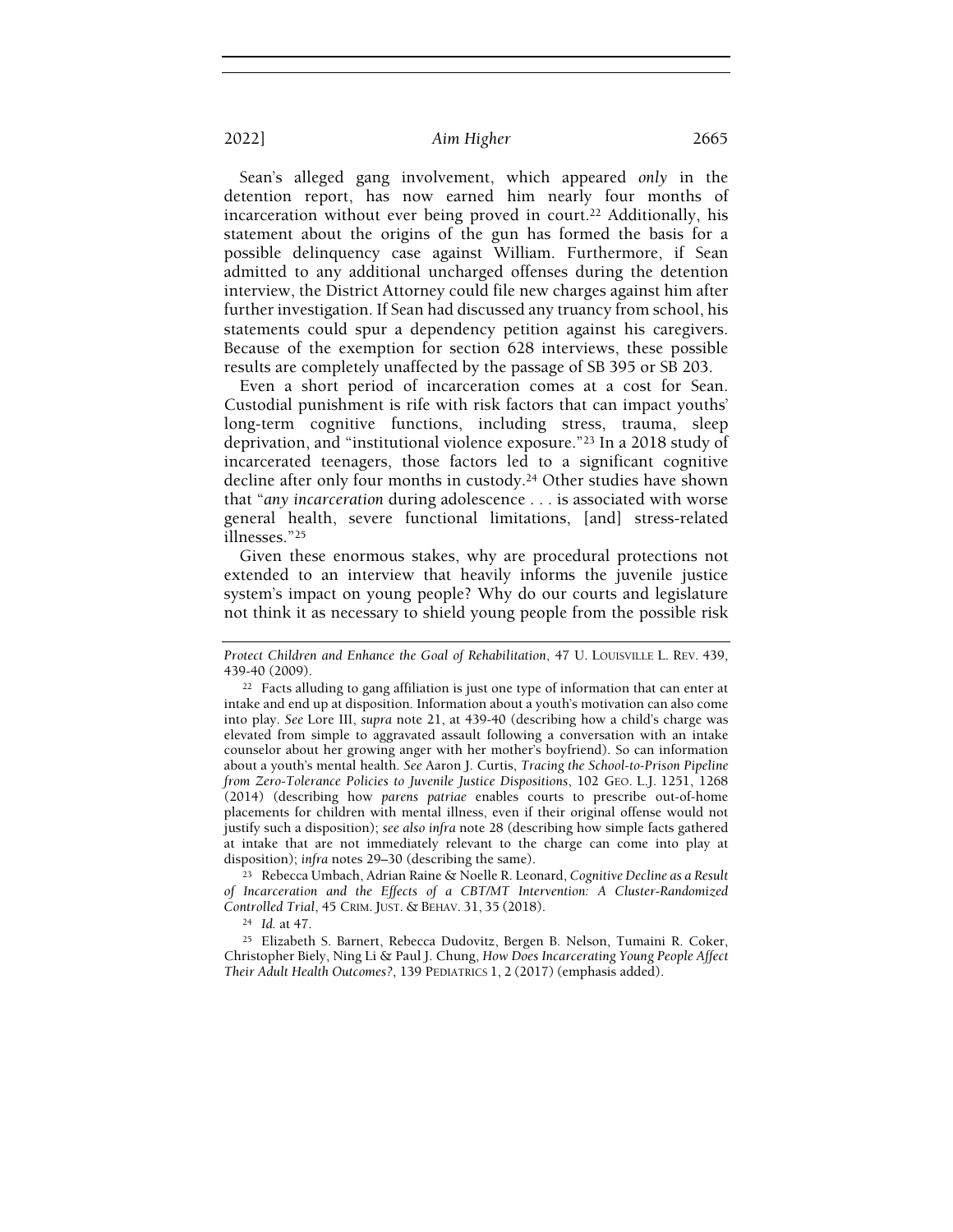of fact-finding interactions with probation officers, when the ramifications of those interviews match or even dwarf those of interactions with police officers?

This Note argues that denying procedural protections to young people in section 628 interviews leaves them vulnerable to the very dangers against which SB 395 and SB 203 were meant to guard. Part I describes how competing historical values of the juvenile legal system gave rise to the unique role of probation officers and how the evolution of interrogation protections as applied to children leaves them vulnerable to questioning by probation officers. Part I then applies both of these historical trends to specific risks of the section 628 interview. Part II discusses illogical gaps between constitutional procedural protections for adults and children, and identifies constitutional and philosophical arguments for improved procedural protections at intake. Finally, Part III builds on those arguments to identify legislative, judicial, and executive solutions extending or expanding the protections of SB 203 and SB 395 to section 628 interviews.

## I. ROLES AND RISKS OF PROBATION

This Part provides the historical frameworks for thinking about the role and risk of probation officers in the juvenile legal system. Part I consists of three Sections. The first Section examines how the foundational principle of parens patriae left children vulnerable to the power of the state and how procedural protections aimed at counteracting that vulnerability glossed over, either inadvertently or purposefully, threats posed by probation officers. The second Section recounts the evolution of procedural protections during interrogation for adults and youth, and their applications to probationary interviews. Finally, the third Section identifies vulnerabilities in modern probationary interviews resulting from these historical frameworks and discusses the implications of these vulnerabilities.

## A. Historical Frameworks: Parens Patriae

The history of juvenile courts has largely informed the peculiar role of probation officers within the juvenile legal system. The first juvenile court was established in 1899 as an outgrowth of broader social reform movements to "save," rather than punish, errant children.<sup>26</sup> This

<sup>26</sup> Comment, The Supreme Court and Pretrial Detention of Juveniles: A Principled Solution to a Due Process Dilemma, 132 U. PA. L. REV. 95, 98 (1983) [hereinafter Principled Solution].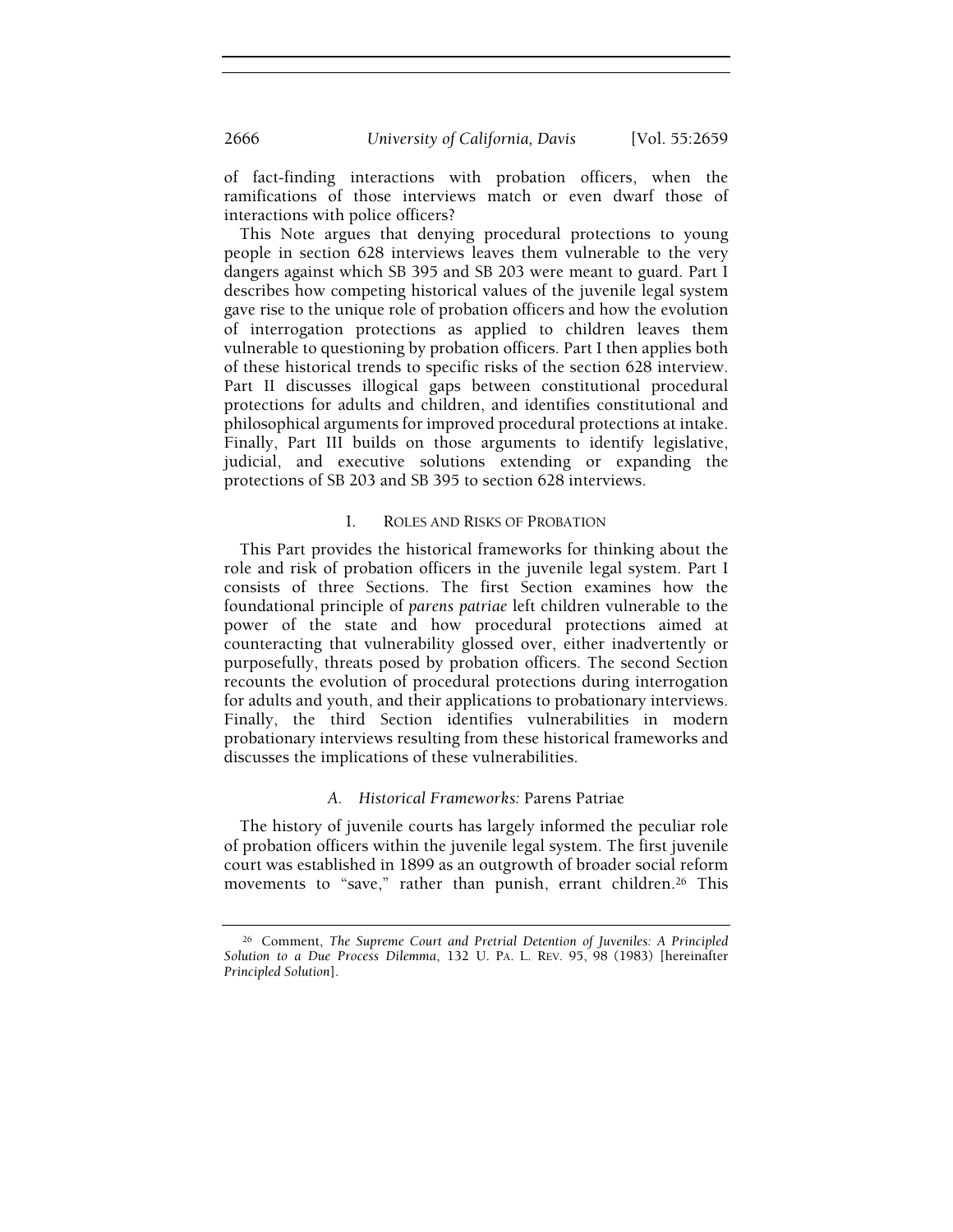attitude marked the American institutionalization of the ancient common law doctrine of parens patriae.<sup>27</sup> Parens patriae refers to the state's role as "sovereign and guardian of . . . juveniles"28 and formed the philosophical basis for a "nonadversarial, informal" courtroom, where a "fatherly family court judge was to determine each child's individual needs and then prescribe the best remedy."<sup>29</sup>

However, courts found that the informality and unfettered discretion of parens patriae was not "providing an adequate remedy in practice."<sup>30</sup> Children were receiving neither the rehabilitation promised by parens patriae nor sufficient legal protections.31 Beginning in the mid-1960s, the Supreme Court increasingly recognized constitutional rights in adjudicative court proceedings, transforming the juvenile legal system from unregimented paternalism to something more closely resembling the adult criminal legal system.32 Increased protections included a right to due process;33 the rights to notification of charges, counsel, confrontation, and privilege against self-incrimination;34 and proof beyond a reasonable doubt for a finding of guilt.<sup>35</sup> Additional cases nationwide defined protections in the pre-adjudication detention hearing.<sup>36</sup> However, the Supreme Court has declined to provide children in the juvenile legal system with a full kit of procedural rights,

<sup>28</sup> Id.

<sup>29</sup> Principled Solution, supra note 26, at 98-99.

<sup>30</sup> Id. at 99.

<sup>31</sup> William H. Ralston, Jr., Intake: Informal Disposition or Adversary Proceeding?, 17 CRIME & DELINQ. 160, 160 (1971).

<sup>35</sup> In re Winship, 397 U.S. 358, 368 (1970) (holding that the Fourteenth Amendment requires proof beyond a reasonable doubt for youth as well as adults); see also Principled Solution, supra note 26, at 99-100 (placing Kent, Gault, and Winship in a line of cases "delineat[ing] the constitutional rights that attach to the adjudicative phase of juvenile court proceedings").

<sup>36</sup> See, e.g., Kinney v. Lenon, 425 F.2d 209, 210 (9th Cir. 1970) (holding that preadjudication detention of a child is unconstitutional where his release is necessary to assist in his own defense); In re William M., 473 P.2d 737, 738 (Cal. 1970) (prohibiting "a rule that all juveniles accused of a specified type of offense should automatically be detained" as the basis of pre-adjudication detention); Commonwealth ex rel. Sprowal v. Hendrick, 265 A.2d 348, 349-50 (Pa. 1970) (requiring individualized findings supporting pre-adjudication detention); see also Principled Solution, supra note 26, at 101 (discussing successful challenges of pre-adjudication hearing procedures).

<sup>&</sup>lt;sup>27</sup> Claudia Worrell, Pretrial Detention of Juveniles: Denial of Equal Protection Masked by the Parens Patriae Doctrine, 95 YALE L.J. 174, 176 n.8 (1985).

<sup>32</sup> See Principled Solution, supra note 26, at 99-100.

<sup>33</sup> Kent v. United States, 383 U.S. 541, 562 (1966).

<sup>34</sup> In re Gault, 387 U.S. 1, 31-57 (1967).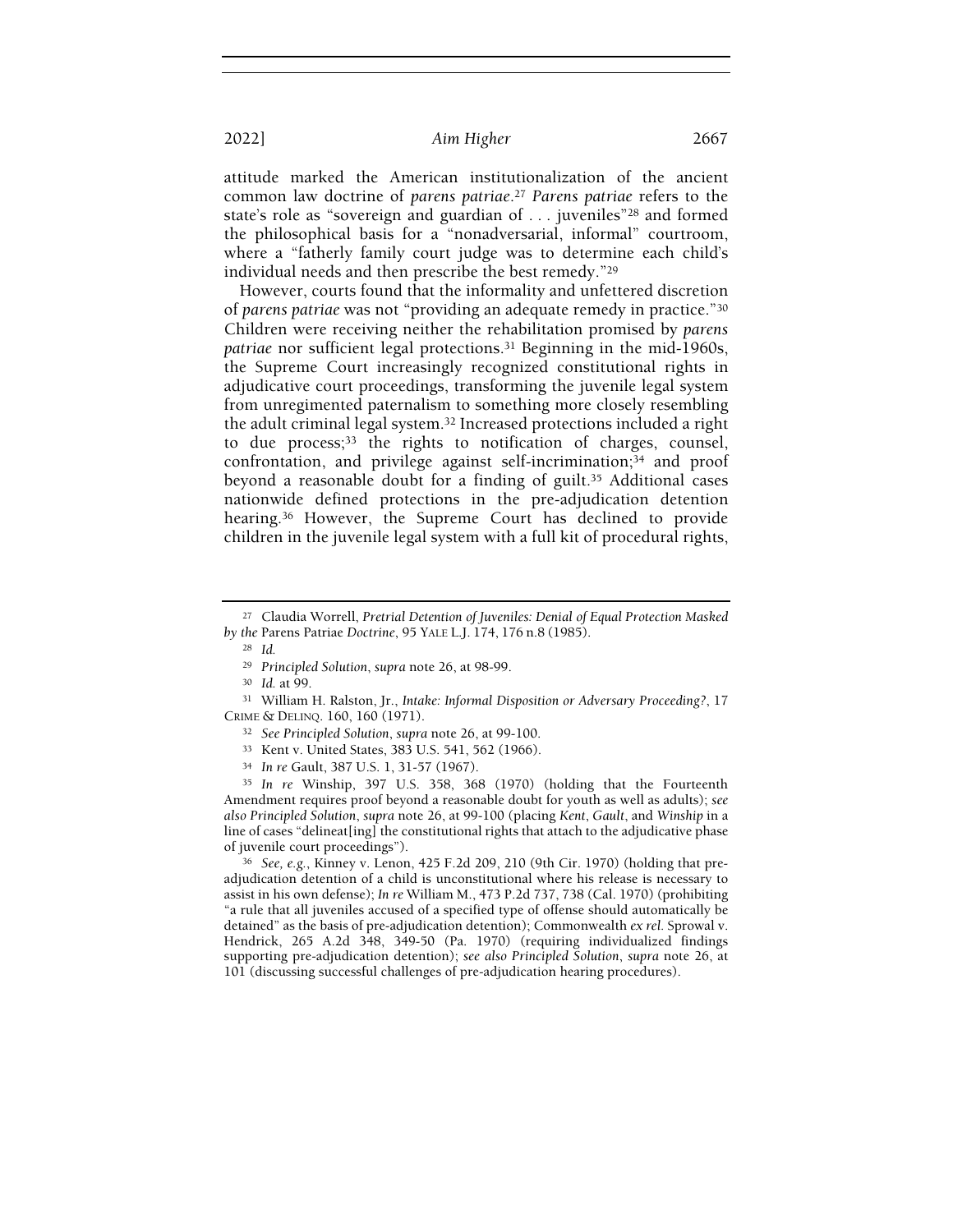in part to preserve enough informality and flexibility "to permit the benefits of the juvenile system to operate."<sup>37</sup>

The Court found an outer boundary to procedural protections in Schall v. Martin,<sup>38</sup> where it declined to prohibit the use of pre-trial detention for youth, finding that detention served the "legitimate interests of protecting the child and society" and that the "existing procedural safeguards afforded by Gault were enough to protect against the unnecessary deprivation of liberty."39 In Schall, the Court expressly recognized the State's continued parens patriae interest, and remarked on their efforts to "strike a balance" between the informality of that doctrine while ensuring due process.40 Youth advocates at the time were surprised by this outcome, given the Court's decades-long trend of increasing procedural safeguards for young people, $41$  but in retrospect, Schall is perhaps better characterized as a distinctive waypoint in the Court's continued dedication to maintaining distance between the juvenile and adult systems.<sup>42</sup>

The tension between parens patriae and due process outlasted Schall. Juvenile courts continue to reference parens patriae when they discuss the importance of discretion in their decision-making as compared to adult courts,<sup>43</sup> even as they increasingly recognize the importance of procedural protections for young people.44 Courts are now in a sticky

<sup>42</sup> See Nancy L. Fishman, Reducing Juvenile Detention: Notes from an Experiment on Staten Island, 56 N.Y.L. SCH. L. REV. 1475, 1481 n.19 (2012).

<sup>43</sup> For examples in the dependency context, see In re D.Y., 237 Cal. Rptr. 3d 654, 661 (2018) (rejecting an effort by youth and their grandmother to forestall termination of dependency because "restricting the trial court's discretion . . . at the behest of the legal guardian . . . would undermine the juvenile court's 'special responsibility to the child as parens patriae'" (quoting In re Chantal S., 51 Cal. Rptr. 2d 866, 869 (1996))); San Joaquin Cnty. Hum. Servs. Agency v. Marcus W., 110 Cal. Rptr. 3d 232, 235 (Ct. App. 2010) (showcasing a debate between counsels about whether California follows, in whole or in part, a "mature minor" doctrine enabling certain youths to make independent healthcare decisions. The county counsel argued specifically that such a doctrine runs counter to the state's "interest as parens patriae").

<sup>44</sup> See Robin Walker Sterling, Fundamental Unfairness: In re Gault and the Road Not Taken, 72 MD. L. REV. 607, 679 (2013) (describing Gault's combination of parens patriae

<sup>37</sup> McKeiver v. Pennsylvania, 403 U.S. 528, 539, 545 (1971) (declining to extend the right to a jury trial to juveniles, partially on the basis that such an "imposition" would impair "the juvenile court's assumed ability to function in a unique manner").

<sup>38</sup> Schall v. Martin, 467 U.S. 253, 272 (1984); see also Jean Koh Peters, Schall v. Martin and the Transformation of Judicial Precedent, 31 B.C. L. REV. 641, 642-44 (1990).

<sup>&</sup>lt;sup>39</sup> Hillela B. Simpson, Parents Not Parens: Parental Rights Versus the State in the Pre-Trial Detention of Youth, 41 N.Y.U. REV. L. & SOC. CHANGE 477, 487 (2017); see also supra note 34 and accompanying text describing the Gault holding.

<sup>40</sup> Schall, 467 U.S. at 263.

<sup>41</sup> Peters, supra note 38, at 643.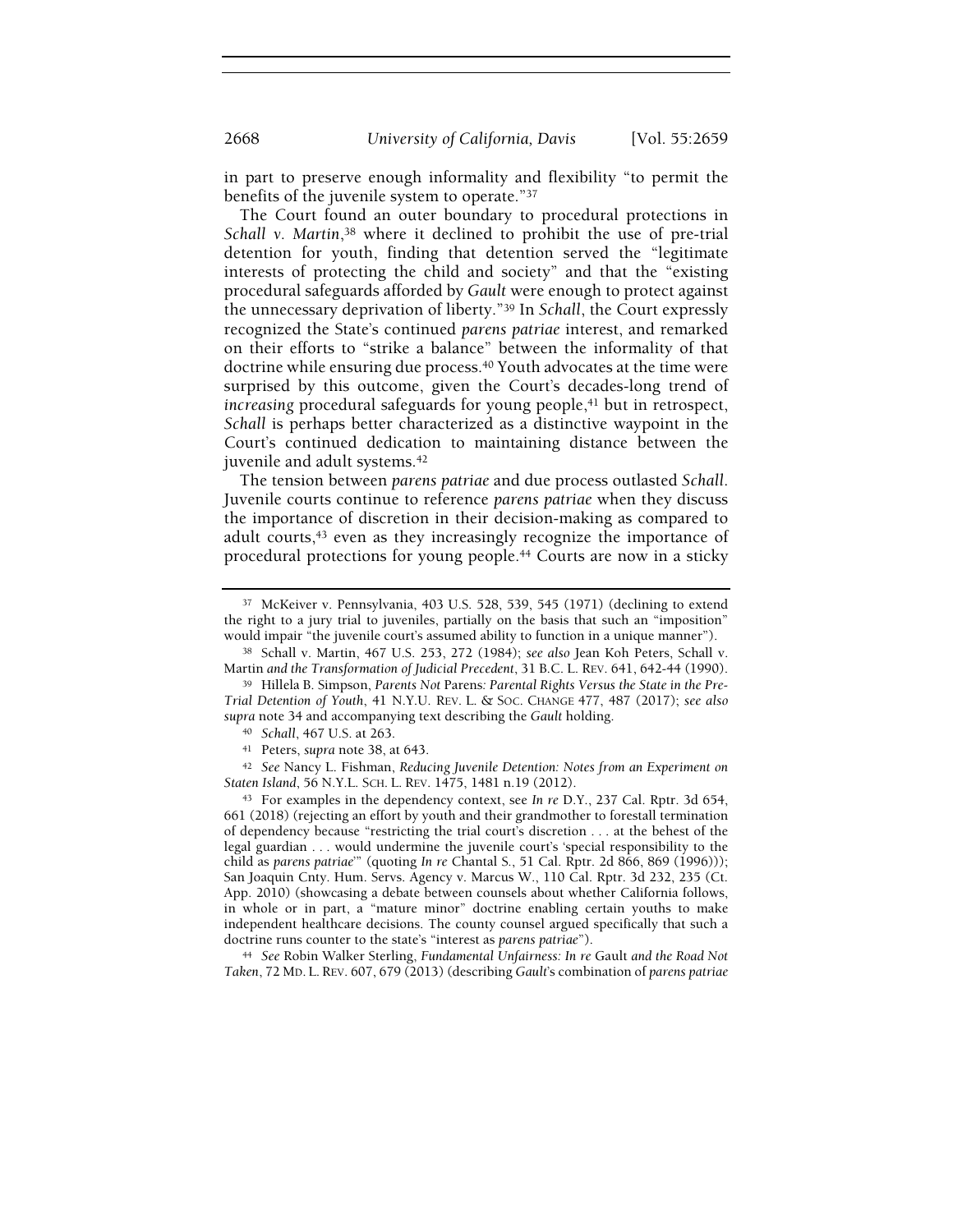position, attempting to reconcile parens patriae and due process, the youth and the state, even where those interests are "mutually exclusive."45 The tension between "the purposes of rehabilitation and demands for procedural protections . . . and between idealistic hopes and realistic disappointments" has become a defining feature of juvenile courts.<sup>46</sup>

Probation officers are primary occupants of this confused territory.<sup>47</sup> They are recognized agents of parens patriae,<sup>48</sup> with few due process restraints on their interactions with youth. This position may be by design. It is more difficult to dispute the practice of granting broad discretion to probation officers in making detention determinations when that discretion is "motivated by the benevolence of the *parens* patriae philosophy."49 Relatedly, it is also difficult to argue that young people should be afforded more procedural protections in probation interviews where absolute candor is deemed necessary for

<sup>47</sup> See Danielle S. Rudes, Jill Vilgione & Faye S. Taxman, Juvenile Probation Officers: How the Perception of Roles Affects Training Experiences for Evidence-Based Practice Implementation, 75 FED. PROB. 3, 3 (2011) ("Within criminal justice settings, juvenile [probation officers] are the most likely justice actors to experience tensions between [the goals of punishment and rehabilitation] as they experience conflict between rehabilitating youthful offenders and ensuring community safety.").

and due process ideals as a "deficient prototype" forming the basis of the modern court system through a formulation of ideals rather than clear jurisprudence); Worrell, supra note 27, at 190 ("The 'benevolent' motives of the parens patriae doctrine presently function as the fallback justification for juvenile courts' actions, but the doctrine itself is the quintessential example of the overall confusion within the system.").

<sup>45</sup> Worrell, supra note 27, at 190.

<sup>46</sup> Catherine J. Ross, Disposition in a Discretionary Regime: Punishment and Rehabilitation in the Juvenile Justice System, 36 B.C. L. REV. 1037, 1040-41 (1995); cf. Emily R. Mowry, When Big Brother Becomes "Big Father": Examining the Continued Use of Parens Patriae in State Juvenile Delinquency Proceedings, 124 DICK. L. REV. 499 (2020) (examining the tension between the Michigan Juvenile Code, rooted in parens patriae, and the juvenile courts' "lack of consistency" in applying the Juvenile Code). See generally id. at 504-19 for an excellent, and more in-depth, historical overview of the evolution of juvenile courts.

<sup>48</sup> See, e.g., In re Michael C., 579 P.2d 7, 10 (Cal. 1978) (describing a probation officer as a "figure who exercises the authority of the state as parens patriae and whose duty it is to implement the protective and rehabilitative powers of the juvenile court"); In re Harold E., No. H044085, 2017 WL 1953141, at \*2 (Cal. Ct. App. May 11, 2017) (citing In re Frank V., 285 Cal. Rptr. 16, 22 (1991)) ("Acting as parens patriae, the juvenile probation officer is tasked with promoting and nurturing minor's rehabilitation."); Worrell, supra note 27, at 177 n.14 ("The parens patriae doctrine . . . may be exercised . . . [by] probation officers, depending upon the state.").

<sup>49</sup> Worrell, supra note 27, at 176-77.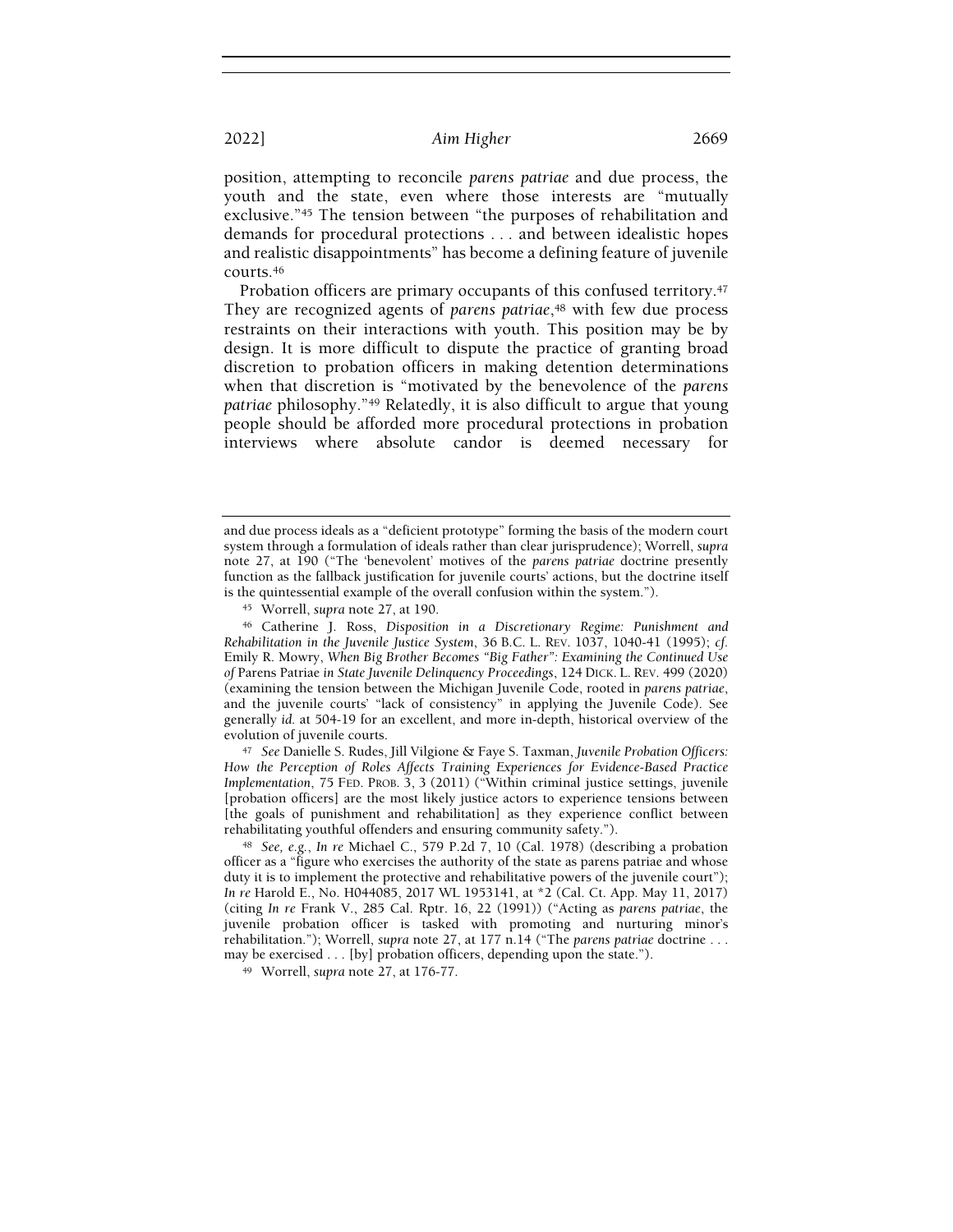rehabilitation.50 By using parens patriae to justify potential infringements on due process by probation officers, and deferring to their discretionary judgment, courts can avoid the traditional balancing test between "the State's interest in detaining the juveniles against the juveniles' own interests in liberty."<sup>51</sup>

Despite this deference, courts realize that probation officers are not simply child advocates. In Fare v. Michael C., the Supreme Court rejected the assertion that a child's request for their probation officer was akin to a request for a parent, and that consultation with the officer was analogous to consultation with an attorney.<sup>52</sup> In reply to the California Supreme Court's holding that the probation officer is a "trusted guardian figure who exercises the authority of the state as parens patriae,"53 Justice Rehnquist quipped that many relationships of trust and understanding "would come to mind long before the probationer-probation officer relationship."54 The Court found that, as an "employee of the State which seeks to prosecute the alleged offender," the probation officer will always owe a greater obligation to the government, and therefore cannot, and should not, be a "trusted guardian figure" to the child.<sup>55</sup>

As exemplified in Michael C., a probation officer's allegiance to the child they serve must rationally give way to their professional duty to disclose information about the child to the state. But it can never go the other way around — their professional duty can never give way to allegiance. This highwire act threatens to sustain the Supreme Court's decades-old characterization of the juvenile legal system as "the worst of both worlds."56 As originally conceived, parens patriae was a way to shield youths from the full power of the state in favor of their

<sup>50</sup> See Donald E. McInnis, Shannon Cullen & Julia Schon, The Evolution of Juvenile Justice from the Book of Leviticus to Parens Patriae: The Next Step After In re Gault, 53 LOY. L.A. L. REV. 553, 570 (2020) ("Many are of the belief that, when juveniles confess to a criminal act, they are not incriminating themselves since no criminal conviction may result in juvenile court. . . . This is nothing more than a continuing belief in the practice of parens patriae when dealing with juveniles. . . . [T]he refusal to admit one's wrongs indicates that the child does not understand his or her antisocial behavior and needs further reform, which again is a reflection of the parens patriae theory.").

<sup>51</sup> Worrell, supra note 27, at 178, 190.

<sup>52</sup> Fare v. Michael C., 442 U.S. 707, 723-24 (1979).

<sup>53</sup> Michael C., 579 P.2d at 10.

<sup>54</sup> Fare v. Michael C., 439 U.S. 1310, 1313 (1978).

<sup>55</sup> Michael C., 442 U.S. at 714, 720.

<sup>56</sup> Kent v. United States, 383 U.S. 541, 556 (1966) ("[Youth receive] neither the protections accorded to adults nor the solicitous care and regenerative treatment postulated for children.").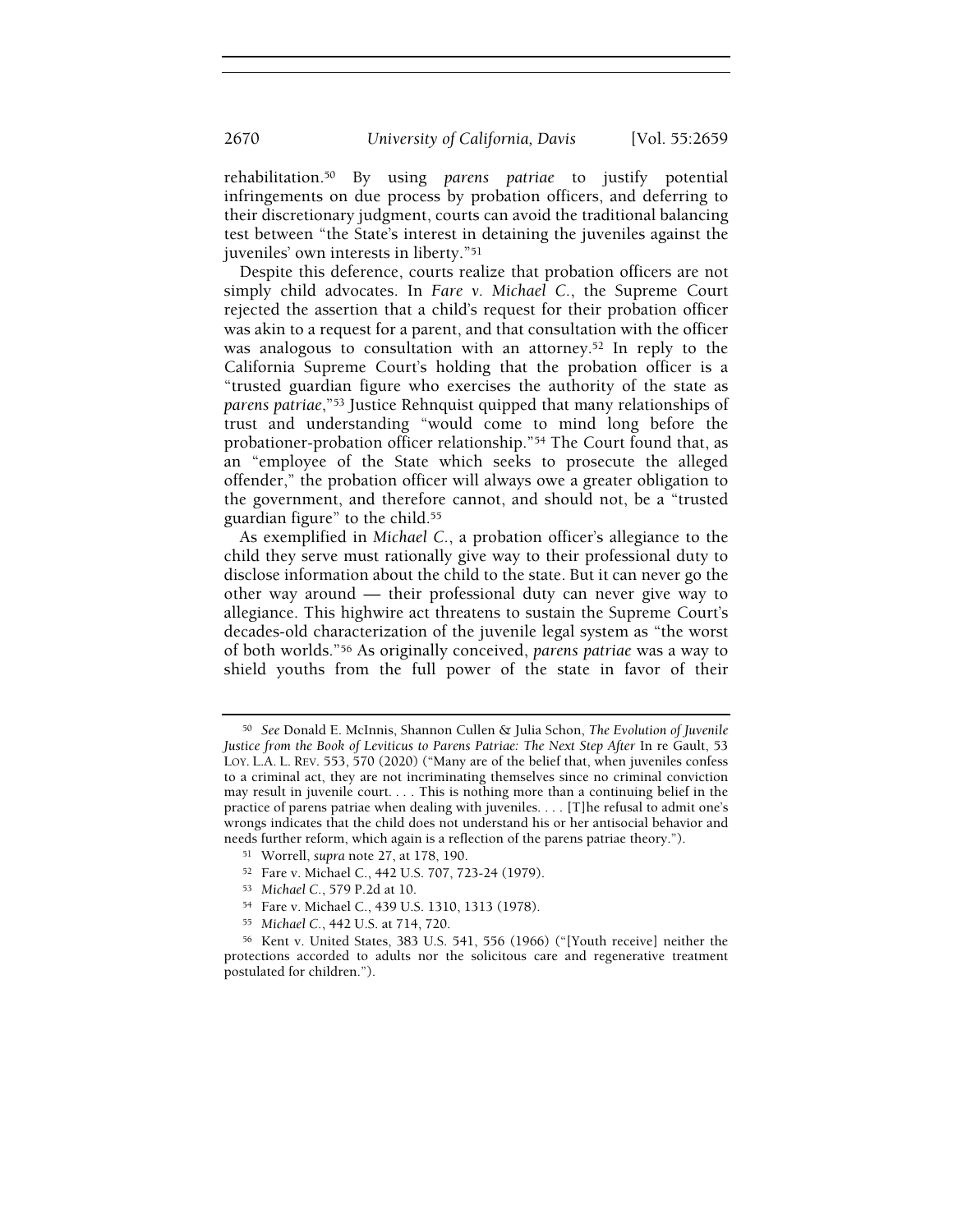rehabilitation.57 As embodied in probation officers, however, parens patriae provides neither protection nor rehabilitation. Rather, the notion of parens patriae provides cover for the state to extract information without explicitly implicating due process, permitting courts to excuse themselves from calculating the balance of state and individual interests.58 Framed this way, as long as probation officers are involved, the state will never owe children the same due process protections as adults.<sup>59</sup> It is this peculiar state of affairs that led family behavioral therapist and legal scholar Claudia Worrell to advocate for the abandonment of parens patriae, particularly for pretrial detention functions, and for the adoption of "an approach that keeps due process and caretaking concerns separate."<sup>60</sup>

Finally, parens patriae and its attendant discretion plays a significant part in the virulent racism, both historical and modern, of the juvenile legal system. In the early days of juvenile courts, the leniency and benefits of parens patriae only accrued to white children.<sup>61</sup> For Black children in the northern states prior to the Civil War, parens patriae meant exclusion from resources meant to rehabilitate their white counterparts, on the basis that Black children would "debase" and "degrade" these efforts.62 When "houses of refuge" were eventually erected for Black children, the children were subjected to corporal punishment and manual labor.<sup>63</sup> In cities without separate facilities, Black children were sent to adult prisons rather than youth facilities for white children.<sup>64</sup> Houses of refuge in the southern states didn't come until after the Civil War and even then, the first and only facility, in Maryland, was little more than a venue for child slavery and trafficking, sending out Black youths to provide free domestic and agricultural labor.<sup>65</sup>

<sup>57</sup> See supra Part I.A.

<sup>&</sup>lt;sup>58</sup> See Worrell, supra note 27, at 181-82 (describing how the state uses parens patriae "to cover up a motive" unrelated to juveniles, like subjecting them to harsher detention statutes "to look like they are taking concrete measures to fight crime").

<sup>59</sup> See id. at 182 (describing pretrial detention statutes for juveniles as "much harsher" than those for adults).

<sup>60</sup> Id. at 191.

<sup>61</sup> Sterling, supra note 44, at 623.

<sup>62</sup> Id. at 623-24.

<sup>63</sup> Id.

<sup>64</sup> Id.

 $65$  Id. at 625. See Jyoti Nanda, Blind Discretion: Girls of Color & Delinquency in the Juvenile Justice System, 59 UCLA L. REV. 1502, 1510-14 (2012), for a fuller history of the relationship between racism and parens patriae.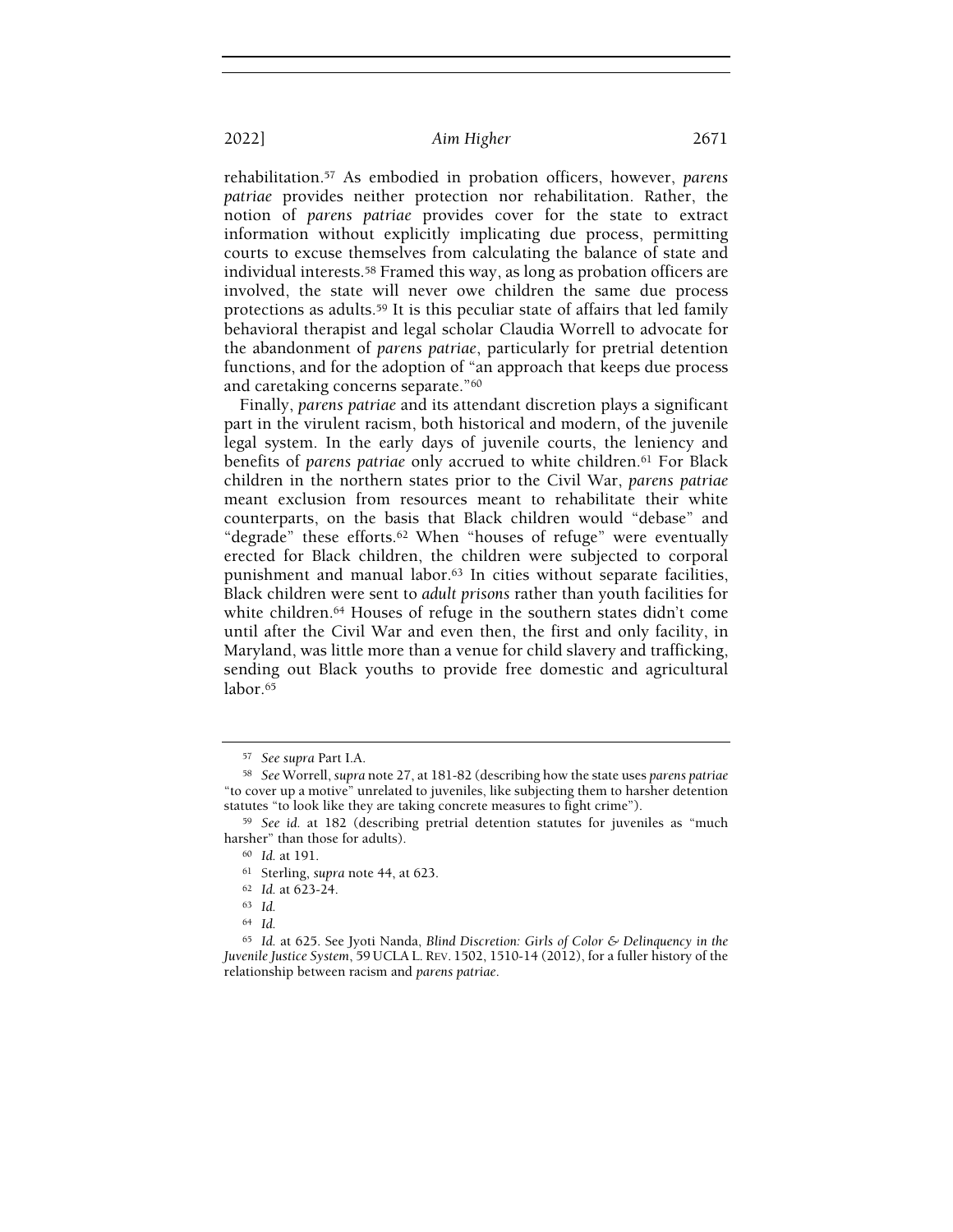Although its infrastructure has changed, the paternalism and discretion of the juvenile legal system maintains these racist roots.<sup>66</sup> With a wide reach and purview, there is evidence that probation officers "perpetuat $[e]$ ... the vast and continuing overrepresentation of youth of color" because of their "outsized" role in the juvenile legal system a role that has continued to grow even as the system contracts and reforms.67 Pre-detention processes involving probation present particular "risks of arbitrariness and implicit bias,"68 driven by the sheer amount of discretionary decision-making that results, or does not, in charging and detaining a child.69 In 2015, Black youth in California were 6.1 times more likely than white youth to be detained after arrest, up from 4.9 times more likely in 1997, even as the overall youth incarceration rate had declined.70 These figures indicate that detention decisions made by probation officers may be a significant contributor to racial disparities in youth incarceration. Given the grave impact of those decisions, the section 628 detention interview deserves swift attention in the fight for reform.

<sup>&</sup>lt;sup>66</sup> See Shaun A. Thomas, Stacy C. Moak  $\&$  Jeffery T. Walker, The Contingent Effect of Race in Juvenile Court Detention Decisions: The Role of Racial and Symbolic Threat, 3 RACE & JUST. 239, 240-41 (2012) ("Guided by the principle of parens patria [sic], juvenile court practitioners have wide discretion in reaching a detention decision."); id. at 241 (finding that, as recently as 2010, "minority youth are disproportionately represented at crucial decision points in the juvenile justice system," and that little had changed between 1999, when "Black juveniles were more likely to be detained during every year" of the past decade, and 2005, when Black youth accounted for 40% of detainees).

<sup>67</sup> ANNIE E. CASEY FOUND., TRANSFORMING JUVENILE PROBATION 5 (2018), https://www.aecf.org/m/resourcedoc/aecf-transformingjuvenileprobation-2018.pdf [https://perma.cc/YW7N-Q8RF]. It is not hard to see a direct line between the overrepresentation and overincarceration of Black youths in the juvenile legal system today and similar statistics in 1850. See Sterling, supra note 44, at 624 (finding that, "in spite of the cities' predominantly white populations, approximately 50% of youth under fifteen in the Providence, Rhode Island jail were black, 60% of the youth at the Maryland penitentiary in Baltimore were black, and all youth in the Washington, D.C., penitentiary were black").

<sup>68</sup> Simpson, supra note 39, at 488.

<sup>69</sup> See Nanda, supra note 65, at 1514-21.

<sup>70</sup> Sara Tiano, In California, Data Shows a Widening Racial Gap as Juvenile Incarceration Has Declined, IMPRINT (Nov. 28, 2017, 7:00 AM), https://imprintnews.org/analysis/california-data-shows-racial-gap-widened-juvenileincarceration-declined/28784 [https://perma.cc/S8R9-5597]; see also Nanda, supra note 65, at 1521-27 (describing disparate outcomes for girls of color).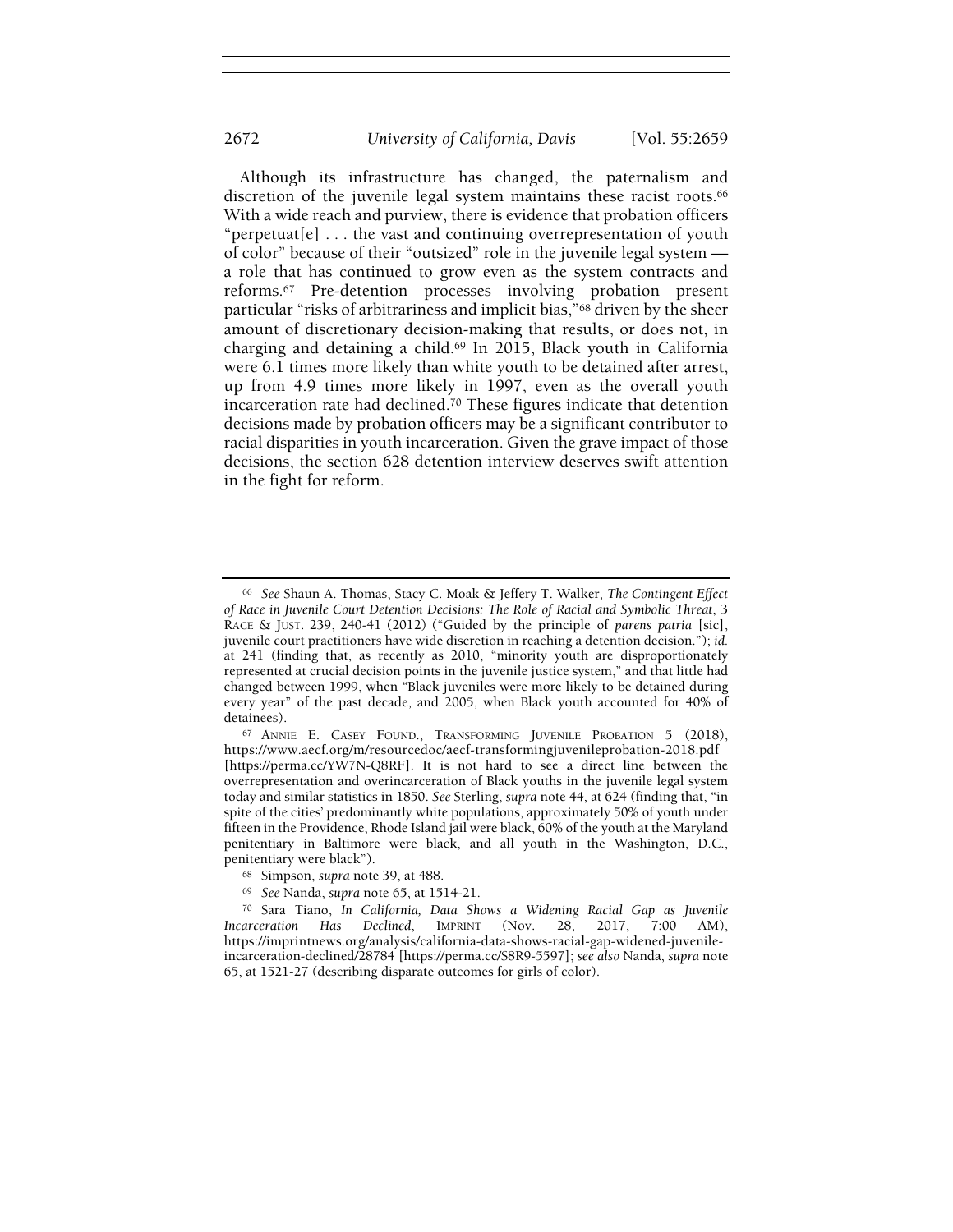#### B. Historical Frameworks: Interrogation

Interrogation jurisprudence developed alongside the procedural revolution in juvenile courts. While adult protections during interrogation were quickly applied to youth, courts have been reluctant to include interactions with probation officers in those protections.

The Supreme Court decided Miranda v. Arizona in 1966, establishing standard admonitions for people in custody as a safeguard for the Fifth Amendment right against self-incrimination.<sup>71</sup> The Court also established that Fifth Amendment rights could be waived only if the waiver was voluntary, knowing, and intelligent, as evaluated under a totality of the circumstances test.72 A year later, the Court extended Miranda's protections to youth in In re Gault but, while the Court remarked that "special problems may rise with respect to waiver of the privilege by or on behalf of children," it did not specify if or how the test for waiver might change when applied to youth.73 The Court resolved the issue a decade later in Fare v. Michael C. by formally extending Miranda's totality-of-the-circumstances test to youth waivers, finding that the test could accommodate factors unique to children, like age and education level.<sup>74</sup> Since then, the Court has repeatedly emphasized the particular vulnerability of children to the pressures of police custody and interrogation — and reasserted that the Miranda test is enough to protect them.<sup>75</sup>

But the Miranda test only measures what a court believes a child should understand,<sup>76</sup> not what children actually understand. There is ample evidence that children do not comprehend the meaning of Miranda warnings or the ramifications of waiving their Fifth Amendment rights. Several widely quoted studies show that children waive their Miranda rights about ninety percent of the time.<sup>77</sup> A 2017 study found that children with impaired reasoning, resulting from

<sup>71</sup> See Miranda v. Arizona, 384 U.S. 436, 444, 467 (1966).

<sup>72</sup> Id. at 444, 503.

<sup>73</sup> In re Gault, 387 U.S. 1, 55 (1967); see also Sara Cressey, Comment, Overawed and Overwhelmed: Juvenile Miranda Comprehension, 70 ME. L. REV. 87, 93 (2017).

<sup>74</sup> Fare v. Michael C., 442 U.S. 707, 725 (1979).

<sup>75</sup> See J.D.B. v. North Carolina, 564 U.S. 261, 272-73 (2011) (surveying some of the Court's characterizations of the vulnerability children experience in custody).

<sup>76</sup> See id. at 274-75 (emphasizing the objectivity of using age as an indicator of a valid Miranda waiver).

<sup>77</sup> Lorelei Laird, Police Routine Read Juveniles Their Miranda Rights, but Do Kids Really Understand Them?, ABA J. (June 1, 2016, 2:50 AM CDT), https://www.abajournal.com/magazine/article/police\_routinely\_read\_juveniles\_their\_ miranda\_rights\_but\_do\_kids\_really\_und [https://perma.cc/S7WF-938T].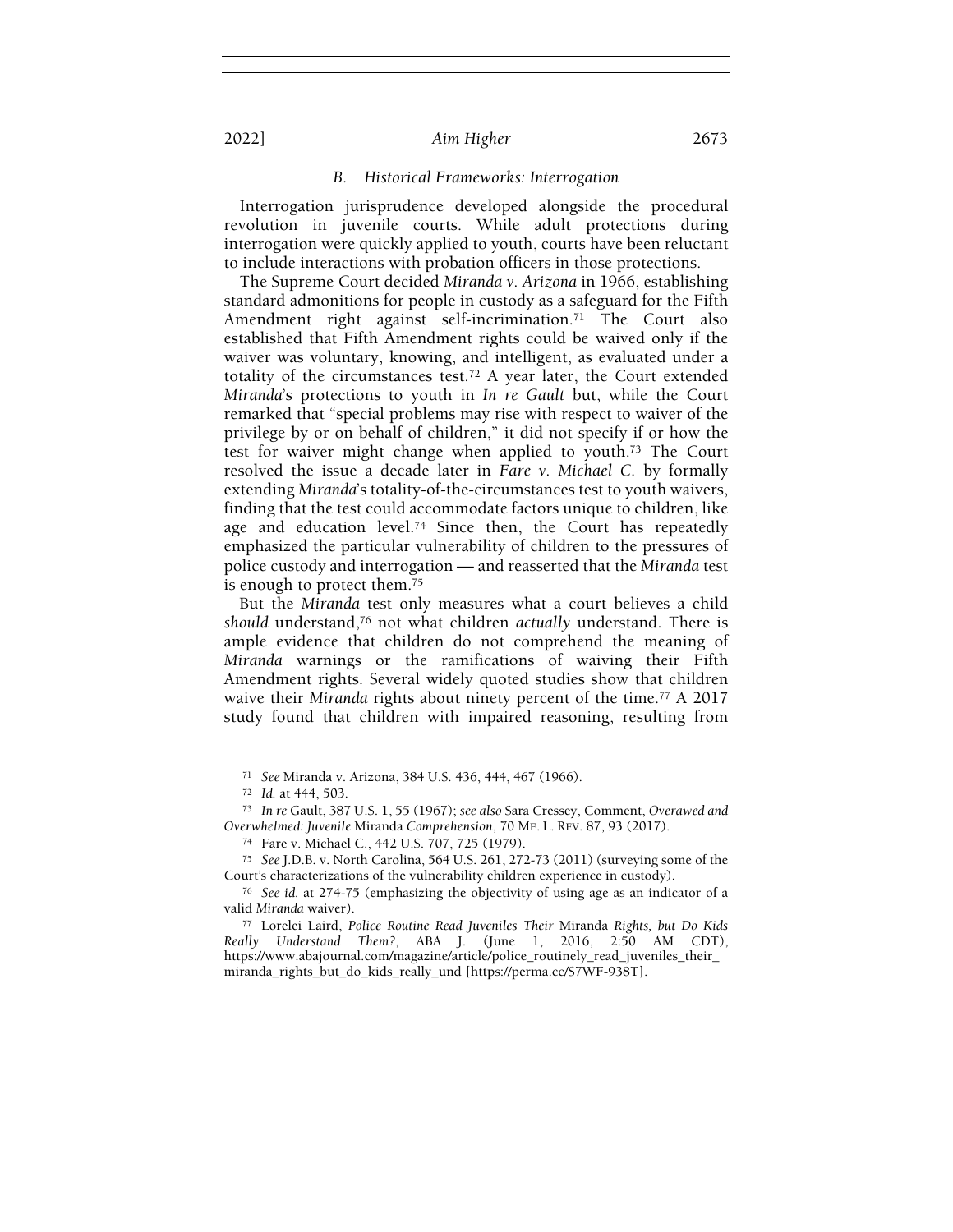either mistaken factual beliefs about the juvenile legal system or "compromised" reasoning skills, were more likely to misunderstand their right to counsel and right to silence — the two "most influential [factors in] deciding to invoke their Miranda rights."<sup>78</sup> Expanding the scenarios mandating Miranda rights for children are of limited effect if the children do not understand their rights.79 A few states have attempted to solve this problem by drafting more child-friendly Miranda language, while others mitigate the issue by codifying specific factors in the totality-of-circumstances test or providing use immunity for selfincriminating statements.80 Of course, California has made its own imperfect attempt to address the issues endemic to youth interrogations by passing SB 203 and SB 395. But its loophole for probation interviews raises another historical question — how does Miranda apply, if at all, to questioning by probation officers?

In Minnesota v. Murphy, the Supreme Court found that an adult criminal suspect was not "'in custody' for purposes of receiving Miranda protections" when he was interviewed about the underlying offense by a probation officer, even though the officer could compel Murphy's appearance and answers, the answers were likely to be incriminating, and Murphy was unable to consult with counsel before the meeting. The Court concluded that Murphy's confession to the probation officer was therefore admissible at trial.<sup>81</sup> Various state courts have arrived at similar results for probation interviews of children.<sup>82</sup>

In California, prior to the Murphy decision, section 628 interviews were also deemed outside the scope of Miranda protection because the

<sup>78</sup> Allyson J. Sharf, Richard Rogers, Margot M. Williams & Eric Y. Drogin, Evaluating Juvenile Detainee's Miranda Misconceptions: The Discriminant Validity of the Juvenile Miranda Quiz, 29 PSYCH. ASSESSMENT 556, 561, 565 (2017); see id. at 564 (noting the overrepresentation of children with impaired cognitive abilities among young detainees).

<sup>79</sup> See, e.g., Nina Totenberg, High Court: Age Must Be Considered in Interrogation, NPR (June 16, 2011), https://www.npr.org/2011/06/17/137236801/high-court-agemust-be-considered-in-interrogation [https://perma.cc/KB4B-XL7Z] (quoting Professor Stephen A. Saltzburg's reaction to J.D.B. v. North Carolina, which found that questioning in a school setting constituted a custodial interrogation and warranted Miranda warnings, stating, "[E]ven with Miranda warnings, it's doubtful that young people understand exactly what it all means and understand their choices, and so . . . I doubt that there will be many fewer confessions because of this opinion.")

<sup>80</sup> Cressey, supra note 73, at 100-01.

<sup>81</sup> Minnesota v. Murphy, 465 U.S. 420, 430-32 (1984).

<sup>82</sup> See, e.g., Johnson v. State, 117 N.E.3d 581, 587-88 (Ind. Ct. App. 2018) (holding that a Miranda warning was not required before questioning by a probation officer); State v. Taylor E., 385 P.3d 639, 646 (N.M. Ct. App. 2016) (finding that a Miranda warning was not required before questioning by a probation officer).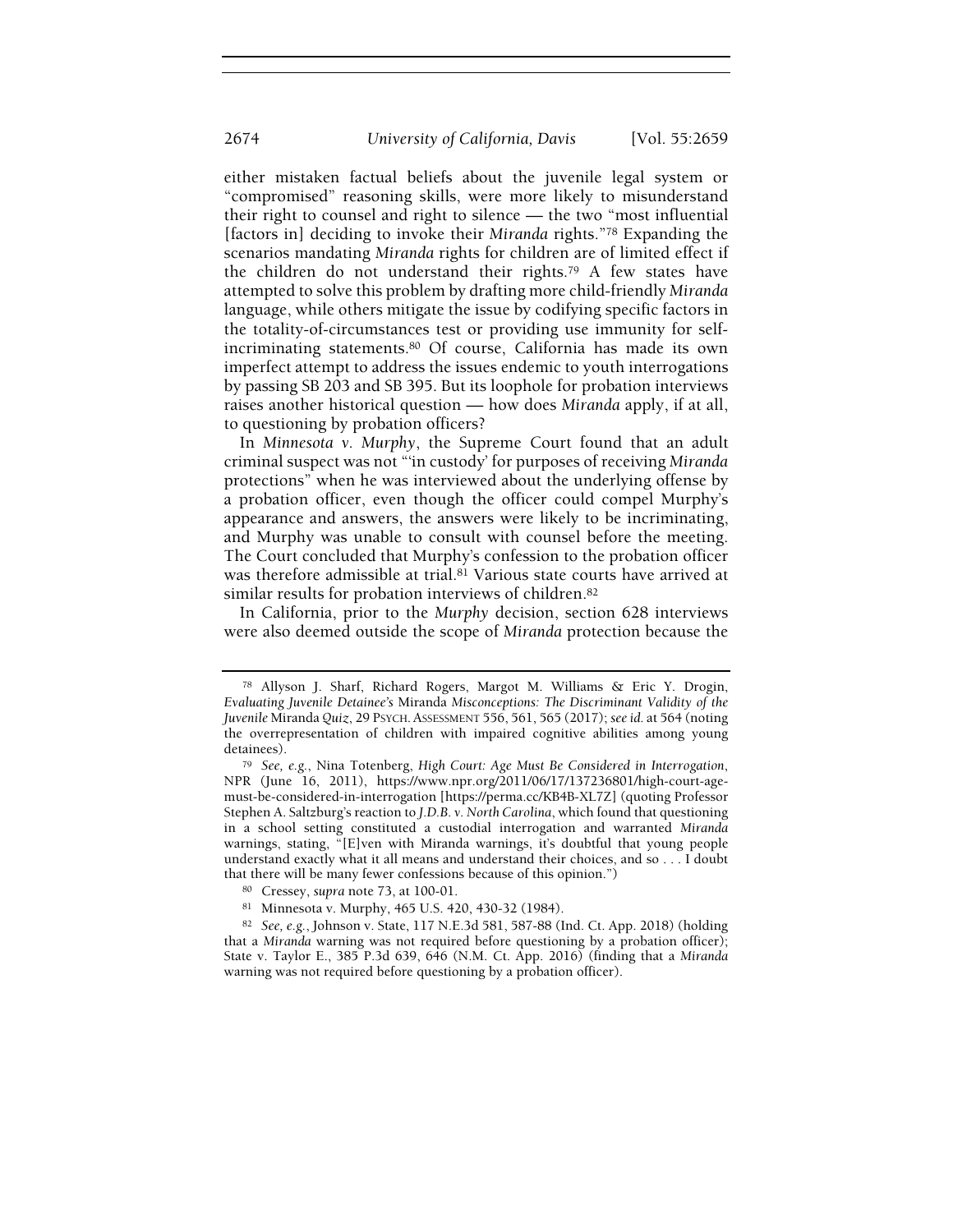interview is "clearly nonaccusatorial."83 Though probation officers are required to Mirandize minors before the section 628 interview,84 the California Supreme Court found that the purpose of the admonition had no constitutional teeth; it "was simply to assure that the minor would be advised as early as possible of his rights in 'any' interrogation, and to make the probation officer responsible for seeing that a request for counsel is honored." The court did find that admission of detention statements as substantive evidence would frustrate the purpose of the interview but permitted their admission at detention and disposition.<sup>85</sup> In California, then, protections for children's inculpatory statements to probation officers are matters of statutory interpretation, rather than Fifth Amendment protections.<sup>86</sup>

#### C. Roles and Risks of Probation in the Pre-Detention Process

The historical and conceptual place of probation officers in the juvenile legal scheme helps explain why SB 395 and SB 203 might leave officers, and section 628 interviews, out of reform. The juvenile system is defined by its dual functions as a social service and delinquency court and attempts to reconcile the two often lead to confounding or illogical results.87 Perhaps because probation officers have their feet in both worlds, it is easier to leave them out of reform than resolve the goals of a modern juvenile legal system on a conceptual level. Armed with this understanding, this Section describes the pre-detention process and the attendant risks of making incriminating detention statements to a probation officer.

<sup>87</sup> See, for example, Peters, supra note 38, for an in-depth analysis of how the Court "distort[ed] significantly settled constitutional law" to come to its preferred result in Schall v. Martin. See generally Stacy C. Moak & Lisa Hutchinson Wallace, Legal Changes in Juvenile Justice: Then and Now, 1 YOUTH VIOLENCE & JUV. JUST. 289 (exploring the logical inconsistencies of treating youth like children in the real world and adults in court).

<sup>83</sup> In re Wayne H., 596 P.2d 1, 5 (Cal. 1979).

<sup>84</sup> CAL. WELF. & INST. CODE § 627.5 (2022).

<sup>85</sup> Wayne H., 596 P.2d at 5.

<sup>86</sup> Contrast this result with a recently contemplated Nevada bill, which would have extended the right to consult with an adult prior to questioning by a police officer as a matter of Fifth Amendment interpretation. See Assembly Bill 251—Concerning the Custodial Interrogation of a Child and Juvenile Records, 2021 Leg., 81st Sess. (Mar. 16, 2021) (statement of Assemb. Lisa Krasner, Assemb. District 26). The bill passed into law without this provision in June 2021. See also IOWA CODE § 232.11(2) (2022) (forbidding waiver of representation by counsel by any child under the age of 16 during questioning by a probation officer).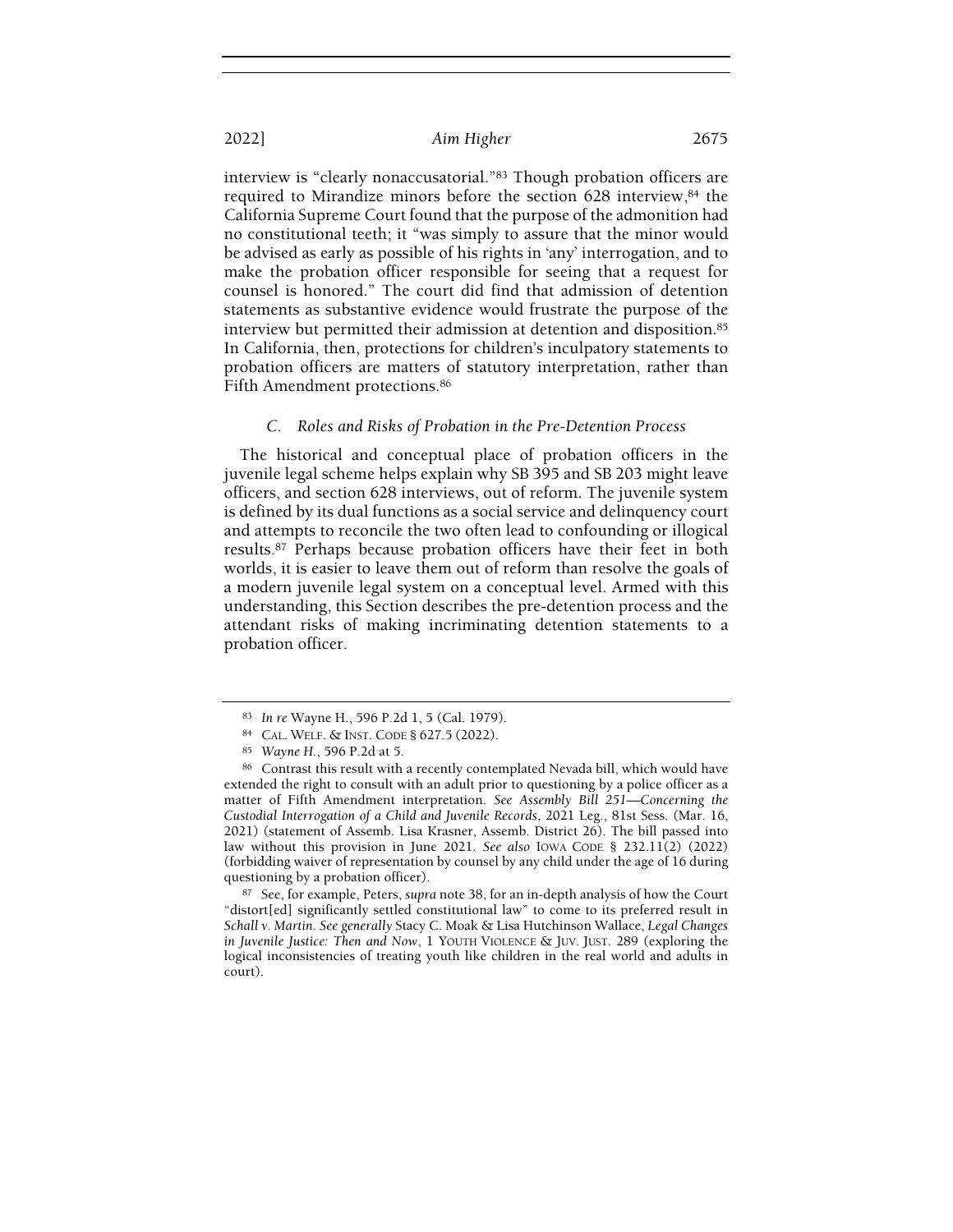After a child is arrested and detained by a police officer, the officer may release them, deliver them to a public or private agency, write a notice requiring the youth to appear before a probation officer at a later time, or hold the youth and deliver custody to a probation officer, along with a statement of probable cause for taking the youth into custody.<sup>88</sup> The probation officer is required to advise the youth of their constitutional rights and notify the juvenile court judge of any request for counsel.89 The officer must immediately interview the youth about their circumstances and "the facts surrounding [their] being taken into custody."90 The officer must then release the youth to their guardian unless "continuance in the home is contrary to the minor's welfare" and one of the following conditions are true: continued detention is necessary for the protection of the child or another, the child is likely to flee, or the child has violated a court order.91 The officer then prepares a detention report based on statements made by the child during the detention interview and submits it to the court at the detention hearing, along with a recommendation for whether the child should be detained until their adjudicatory hearing, up to fifteen days.<sup>92</sup>

There are no substantive limits on questioning during the detention interview.93 In practice, this means that probation officers can ask about conduct that is not directly implicated in the statement of probable cause.<sup>94</sup> This information may not be used during findings of guilt,<sup>95</sup> but it can be used to impeach inconsistent testimony,96 during the detention hearing, and at disposition.97 Disposition is likely the most important

<sup>88</sup> WELF. & INST. §§ 626(a)-(d), 626.6. See Richard S. Baum, Denial of Fourth Amendment Protections in the Pretrial Detention of Juveniles, 35 SANTA CLARA L. REV. 689, 699 (1995), for a succinct narrative description of the pre-detention intake process.

<sup>89</sup> WELF. & INST. § 627.5.

<sup>90</sup> Id. § 628(a)(1).

<sup>91</sup> Id. §  $628(a)(1)$ ,  $(a)(1)(A)-(C)$ .

<sup>92</sup> Id. § 657(a)(1).

<sup>93</sup> See In re Wayne H., 596 P.2d 1, 5 (Cal. 1979) (finding that the "latitude given the probation officer in reaching a detention decision . . . [is] substantial").

<sup>94</sup> See Alfredo A. v. Superior Ct., 865 P.2d 56, 61 (Cal. 1994) (finding that the interview "is much broader in scope than a determination . . . of whether 'factual' probable cause exists").

<sup>95</sup> Wayne H., 596 P.2d at 5-6.

<sup>96</sup> People v. Humiston, 24 Cal. Rptr. 2d 515, 524 (Ct. App. 1993).

<sup>&</sup>lt;sup>97</sup> There is no case law explicitly approving the admissibility of detention statements at disposition, but under section 725.5 of the Welfare and Institutions Code, judges have wide latitude to consider "the circumstances and gravity of the offense committed by the minor." Courts have interpreted this statute to mean that "the court consider[s] 'the broadest range of information' in determining how best to rehabilitate a minor and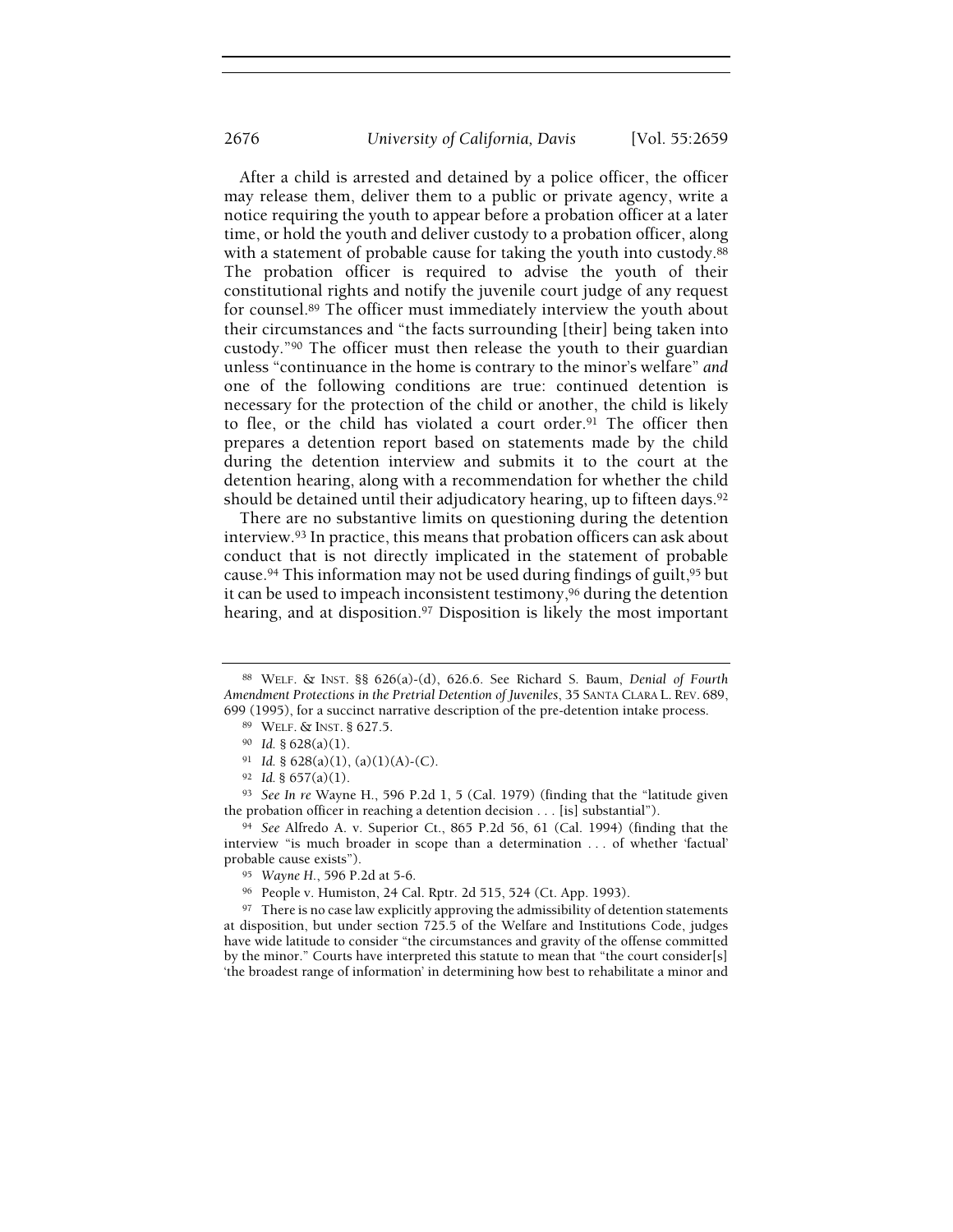part of a child's interaction with the justice system. Allowing information not proven at trial to inform a child's disposition can result in "the minor being 'punished' for conduct which may not be true."<sup>98</sup> The stakes are even higher given that dispositions rarely receive appellate review.<sup>99</sup>

In In re Robert H., a youth was originally charged for assault with a firearm.100 Robert described behavior consistent with that charge to his evaluating psychologist, and the same behavior was described in the probation officer's original social study, another type of probation report prepared specifically for disposition.101 Robert's counsel negotiated a lesser charge of illegal possession of a firearm, and the probation officer submitted a new social study consistent with those negotiations.102 However, the trial court considered the new social study, original social study, and the psychologist's evaluations in deciding the disposition, effectively holding the youth responsible for the original charge.103 On appeal, the court held that the settlement agreement reducing the youth's charge "did not contemplate disposition would be determined on something less than the full truth," and therefore, the trial court did not abuse its discretion by basing its disposition on the underlying facts of a dismissed charge.104 The court further held that the gravity of the offense was enhanced by the "minor's possession of a firearm [which] suggested that he was operating on the periphery of a gang," even though there was no evidence of gang activity in his file.105 This was offered as justification for the harsher disposition issued by the trial court.<sup>106</sup>

afford him adequate care." In re Robert H., 117 Cal. Rptr. 2d 899, 907 (Ct. App. 2002) (quoting In re Jimmy P., 58 Cal. Rptr. 2d 632, 635 (Ct. App. 1996)).

<sup>98</sup> GARY C. SEISER & KURT KUMLI, CALIFORNIA JUVENILE COURTS PRACTICE AND PROCEDURE § 3.92[3][d] (2019).

<sup>99</sup> See Megan Annitto, Juvenile Justice Appeals, 66 U. MIAMI L. REV 671, 727-28 (2012) (finding that dispositional matters make up twelve percent of appellate delinquency opinions, which are themselves few and far between).

<sup>100</sup> Robert H., 117 Cal. Rptr. 2d at 900.

<sup>101</sup> Id. at 900-06; see CAL. WELF. & INST. CODE § 706.5 (2022) (describing the contents and scope of the social study); id. at § 706 (2022) (describing how the social study is taken into consideration at disposition).

<sup>102</sup> Robert H., 117 Cal. Rptr. 2d. at 906.

<sup>103</sup> Id. at 903-06.

<sup>104</sup> Id. at 907.

<sup>105</sup> Id. at 908.

<sup>106</sup> Id.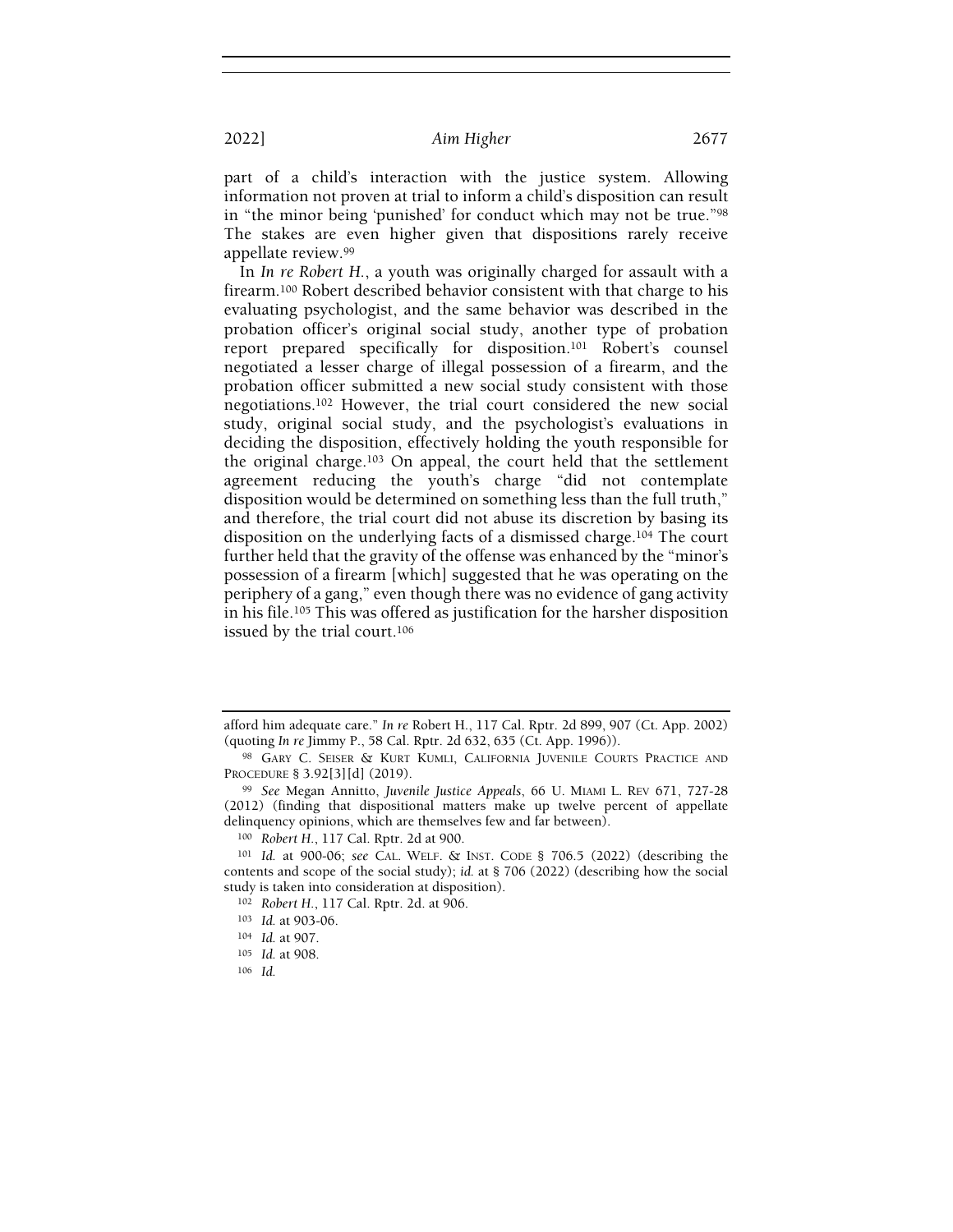Both Robert H. and the opening hypothetical about Sean,<sup>107</sup> the young man saddled with a harsher sentence because of alleged gang affiliations uncovered during his section 628 interview, illustrate how information from the intake process can make its way to disposition. Although Robert H. relies on section 706 social studies, rather than the detention report resulting from a section 628 interview, the disposition still relied upon facts that were only discussed during the intake process. The case also illustrates the remarkable breadth of the court's considerations at disposition, including unproven facts.108 Courts have since interpreted Robert H. to mean that they may "consider facts and details of all evidence submitted, even if it does not support charges that were actually sustained."109 Disposition, then, retains much of the character of parens patriae by permitting complete discretion in selecting which information to use and how.

#### II. PROSECUTOR, PARENS, OR PROBATION?

What would it mean for section 628 interviews if we take up the suggestion to "adopt an approach" towards the role of probation officers in the juvenile legal scheme "that keeps due process and caretaking concerns separate"?110 A simple way to approach the issue is to ask whether we should adhere to the reality that probation officers serve a distinctly prosecutorial function, or aspire to update the role for a new era of juvenile justice reform, building on the outdated and partially abandoned concept of parens patriae. If probation officers are prosecutorial, then the legislature should provide young people with a right to counsel at the section 628 interview.111 If, however, the legislature imagines a place for probation officers in a reformist juvenile justice scheme, the task is to bring their role into a new era — no longer

<sup>107</sup> See supra Introduction.

<sup>108</sup> See In re Jimmy P., 58 Cal. Rptr. 2d 632, 633 (Ct. App. 1996) (stating that the court may consider "all available reliable, social and behavioral evidence bearing upon the minor's fitness in reaching the placement decision").

<sup>109</sup> SEISER & KUMLI, supra note 98, at § 3.92[3][d] (emphasis added).

<sup>110</sup> Worrell, supra note 27, at 191; see supra Part I.A. There is evidence that officers are conscious of and struggle with this dual role. See Moana Hafoka, Youngki Woo, Ming-Li Hsieh, Jacqueline van Wormer, Mary K. Stohr & Craig Hemmens, What Legally Prescribed Functions Tell Us: Role Differences Between Adult and Juvenile Probation Officers, 81 FED. PROB. 32, 34 (2017)("The law enforcement versus rehabilitation debate has created a struggle for probation officers uncertain about which to employ in their work.").

<sup>&</sup>lt;sup>111</sup> See Lore III, supra note 21, at 464 (noting that youths' "inability to consult with counsel frequently results in children making self-incriminating statements that affect their cases").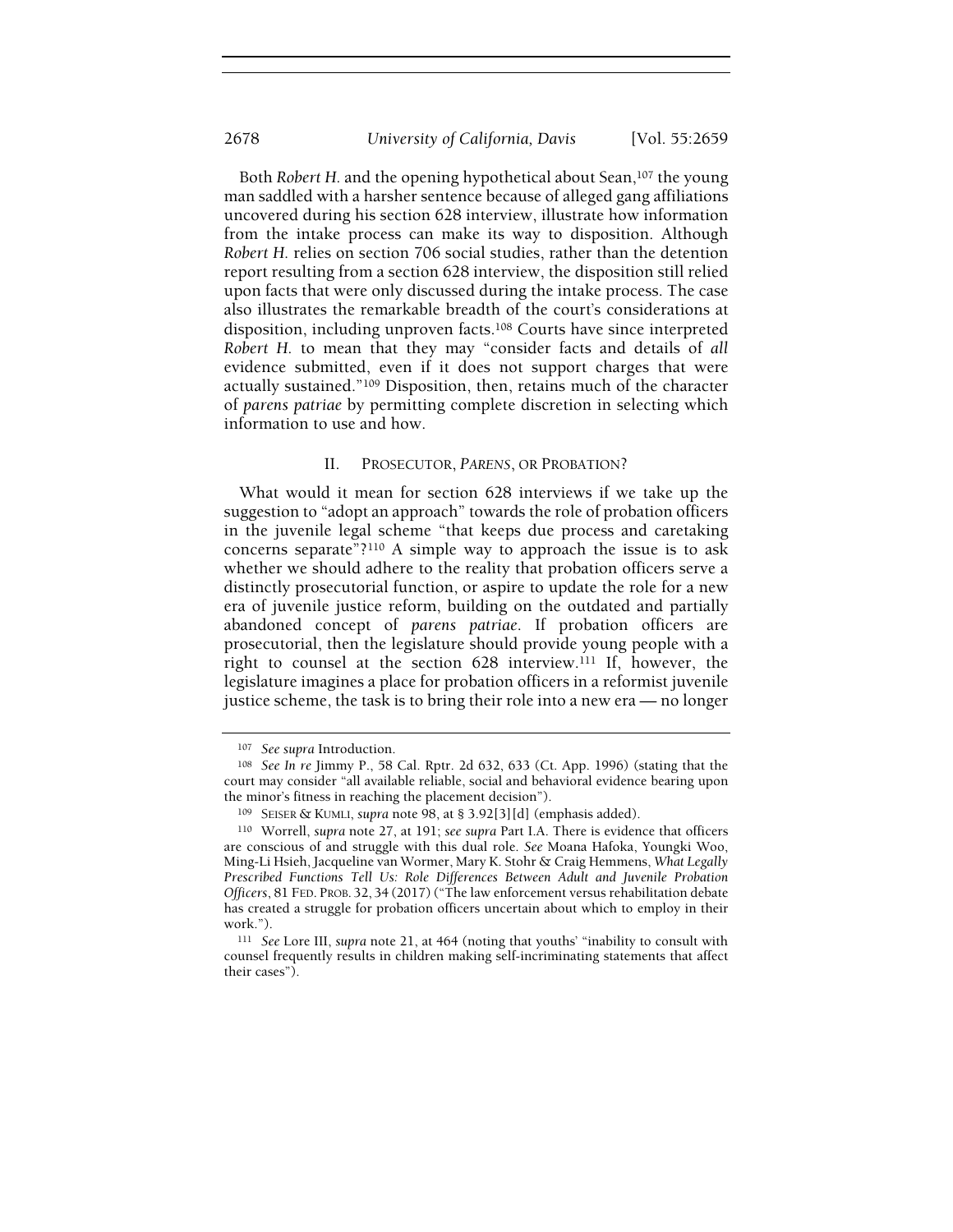paternalistic but facilitative.112 In this regime, the existing carve-out in SB 395 and SB 203 can remain if the scope of the section 628 interview is heavily restricted to information-gathering in sole service of the youth's safety and the interview has no impact on adjudication or disposition.<sup>113</sup>

To arrive at appropriate solutions, this Part first compares procedural protections for children in stages crucial to the detention interview and disposition with protections for adults in functionally equivalent stages of those proceedings. This comparison reveals the illogical gaps between the constitutional procedural protections provided to children and adults. The second half of this Part provides philosophical arguments for rethinking the role of probation officers in the juvenile legal scheme, an essential aspect of improving the procedural protections at intake.

## A. Comparing Constitutions: Fifth and Sixth Amendment Protections for Children and Adults

Detention interviews, and relevant constitutional due process protections (or lack thereof), bring together three procedural areas of concern: the Sixth Amendment right to counsel, the Fifth Amendment right against self-incrimination, and information available at disposition. This Section addresses each in turn.

## 1. Sixth Amendment Right to Counsel: Defining a "Critical Stage"

Under the Sixth Amendment, an adult defendant is entitled to counsel "at every stage of a criminal proceeding where substantial rights may be affected."114 These "critical" stages are "points of time at or after the initiation of adversar[ial] judicial criminal proceedings."115 Relevant to

<sup>&</sup>lt;sup>112</sup> For one example of how probation officers might play a major facilitative role in restorative justice reforms, see GORDON BAZEMORE & MARA SCHIFF, JUVENILE JUSTICE REFORM AND RESTORATIVE JUSTICE: BUILDING THEORY AND POLICY FROM PRACTICE 213 (2005) (noting that "the probation officer plays a rather strong prompting role in managing the dialogue" in a victim-offender meeting because they "know[] all the personalities involved").

<sup>113</sup> See URB. INST., BRIDGING RESEARCH AND PRACTICE IN JUVENILE PROBATION: RETHINKING STRATEGIES TO PROMOTE LONG-TERM CHANGE 13 (2018) (providing evidence that use of uniform detention risk assessment instruments reduces the number of youths detained); Birckhead, supra note 11, at 181 (discussing the importance of uniform interview instruments at intake).

<sup>114</sup> Mempa v. Rhay, 389 U.S. 128, 134 (1967).

<sup>115</sup> Id.; Kirby v. Illinois, 406 U.S. 682, 689 (1972).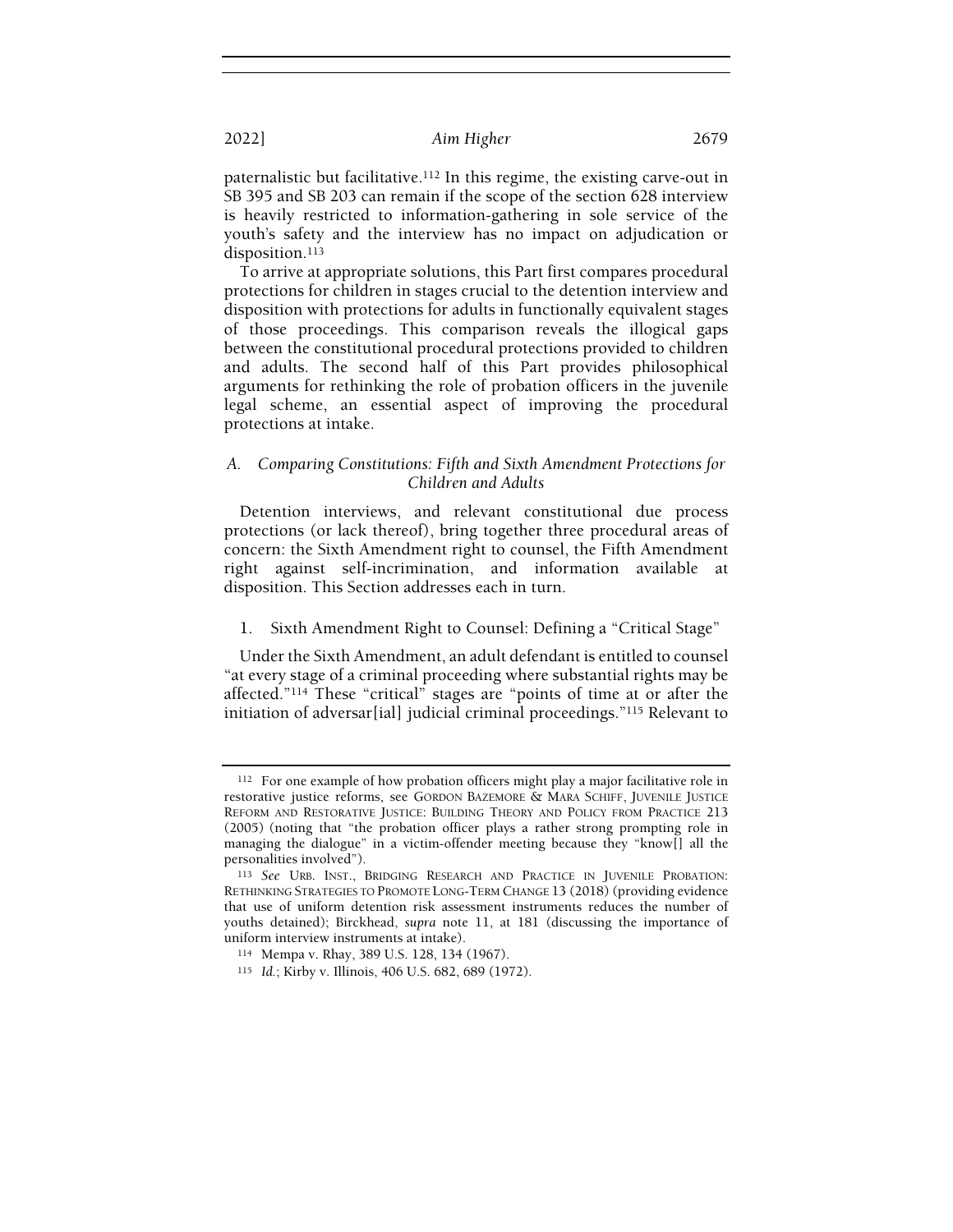this inquiry, adults have a right to counsel at initial interrogation<sup>116</sup> and preliminary hearings,117 where a magistrate adduces whether the government has met their burden of probable cause.<sup>118</sup>

The Sixth Amendment protects the rights of criminal defendants, but juvenile court proceedings are not criminal by definition.119 As the juvenile system grew more carceral, however, the Supreme Court recognized that due process required protections during any part of adjudicative proceedings that could result in "commit[ment] to a state institution."120 The landmark case In re Gault extended due process procedural protections to youth via the Fourteenth Amendment,121 and while the Court has never specifically applied the Sixth Amendment to youth,122 California courts have.123 If the Sixth Amendment is applicable to youth, "the question becomes whether intake is considered to be a 'critical stage' of the proceedings and, thus, requires the appointment of counsel."<sup>124</sup>

It is difficult, however, to determine critical stages in juvenile proceedings because they are not directly analogous to critical stages in adult proceedings — there is no "formal charge, preliminary hearing, indictment, information, or arraignment."125 No California court has attempted to define what constitutes a critical stage in juvenile delinquency proceedings, but there are several reasons why the detention interview should count as a critical stage.

First, the detention interview combines elements of adult interrogation and preliminary hearings.126 The interview is similar to interrogation because, although probation officers are not "conducted

<sup>116</sup> Massiah v. United States, 377 U.S. 201, 205-06 (1964); People v. Viray, 36 Cal. Rptr. 3d 693, 708-09 (Ct. App. 2005).

<sup>117</sup> Coleman v. Alabama, 399 U.S. 1, 10 (1970).

<sup>118</sup> People v. Slaughter, 677 P.2d 854, 857-58 (Cal. 1984).

<sup>119</sup> Catherine L. Bonventre, Sixth Amendment and Juveniles, in ENCYCLOPEDIA OF CRIMINOLOGY AND CRIMINAL JUSTICE 1, 1 (Jay S. Albanese ed., 2014).

<sup>120</sup> McKeiver v. Pennsylvania, 403 U.S. 528, 532 (1971) (quoting In re Gault, 387 U.S. 1, 44 (1967)).

<sup>121</sup> In re Gault, 387 U.S. 1, 41 (1967).

<sup>122</sup> See Birckhead, supra note 11, at 167-68.

<sup>123</sup> In re Elijah C., 203 Cal. Rptr. 3d 870, 875 (Ct. App. 2016).

<sup>124</sup> Birckhead, supra note 11, at 167.

<sup>125</sup> Kirby v. Illinois, 406 U.S. 682, 689 (1972).

<sup>126</sup> See Birckhead, supra note 11, at 171 (comparing intake interviews to interrogation for Fifth Amendment purposes); Ellen Marrus, Best Interests Equals Zealous Advocacy: A Not So Radical View of Holistic Representation for Children Accused of Crime, 62 MD. L. REV. 288, 305-06 (2003) ("[T]he intake process could be viewed as a preliminary hearing. . . .").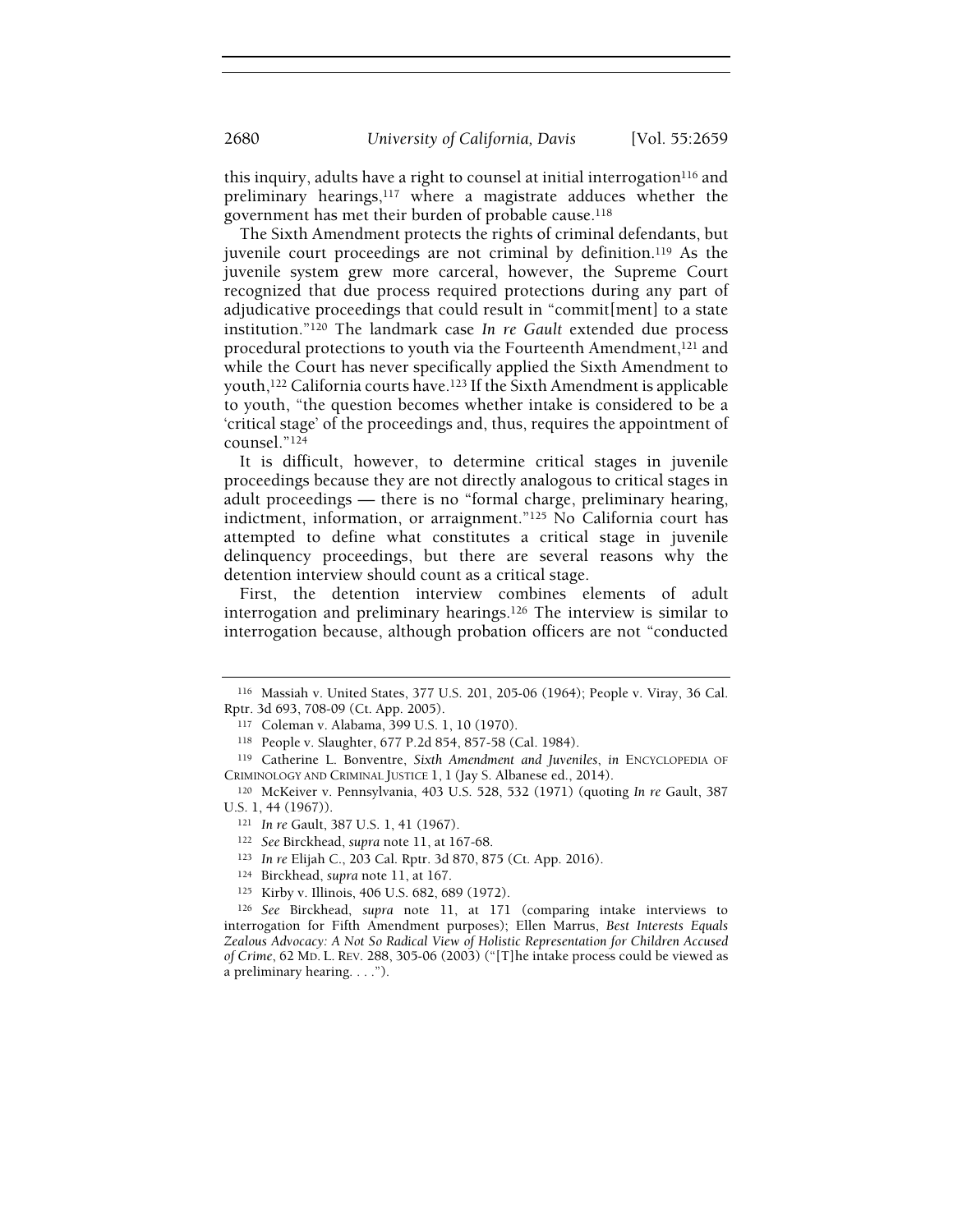with a view toward eliciting guilt or obtaining evidence," the child's answers "may be used against [them] in a variety of ways."<sup>127</sup> Additionally, the probation officer plays an adjudicatory role in determining whether and how a petition should proceed against the child, partially on the basis of a statement of probable cause, which is akin to the judicial determination of probable cause required at adult preliminary hearings.128 California courts have shown a willingness to apply the Sixth Amendment to juvenile proceedings where they are functionally comparable to adult proceedings.129 Why should the section 628 interview not be accorded the same protections?

One likely answer is that detention statements are not admissible at adjudicatory hearings, which mitigates the risk of speaking with a probation officer without counsel.130 Another analogous adult proceeding may rebut this argument, however. Adults facing felony charges in criminal court are generally required to undergo a presentencing probation interview.131 The Ninth Circuit, faced with the same problem in United States v. Herrera-Figueroa, declined to address whether this interview is a critical stage sufficient for a Sixth Amendment right to counsel, but found it was important enough to exercise their supervisory power to require that "probation officers must permit defendants to have their attorneys present at the presentence interview."132 The court's reasoning was twofold: first, the interview poses an enormous risk to the uncounseled defendant because the officer is entitled to ask questions about "allegedly criminal conduct of which the defendant has not been convicted," the results of which

<sup>127</sup> Birckhead, supra note 11, at 171-72.

<sup>128</sup> See CAL. WELF. & INST. CODE § 652 (2022) ("[T]he probation officer shall immediately make an investigation he or she deems necessary to determine whether proceedings in the juvenile court should be commenced."); id. § 626(d) (noting that, before delivering the youth, the arresting police officer must prepare a statement of probable cause and provide the statement to the probation officer).

<sup>129</sup> See, e.g., In re Elijah C., 203 Cal. Rptr. 3d 870, 875 (Ct. App. 2016) (discussing a juvenile's entitlement to representation under the Sixth Amendment using criminal defendant standards); Ahmad A. v. Superior Ct., 263 Cal. Rptr. 3d 747, 753 (Ct. App. 1989) (declining to extend protections to the disputed circumstance but considering it as a Sixth Amendment matter).

<sup>130</sup> See Birckhead, supra note 11, at 168; McInnis et al., supra note 50, at 570 ("Many are of the belief that, when juveniles confess to a criminal act, they are not incriminating themselves since no criminal conviction may result in juvenile court.").

<sup>131</sup> See generally Presentence Investigation, U.S. PROB. S. DIST. OF CAL., https://www.casp.uscourts.gov/presentence-investigation (last visited Feb. 11, 2022) [https://perma.cc/Z6Q2-UE2C] (detailing the types of information gathered at presentencing probation interviews).

<sup>132</sup> United States v. Herrera-Figueroa, 918 F.2d 1430, 1433 (9th Cir. 1990).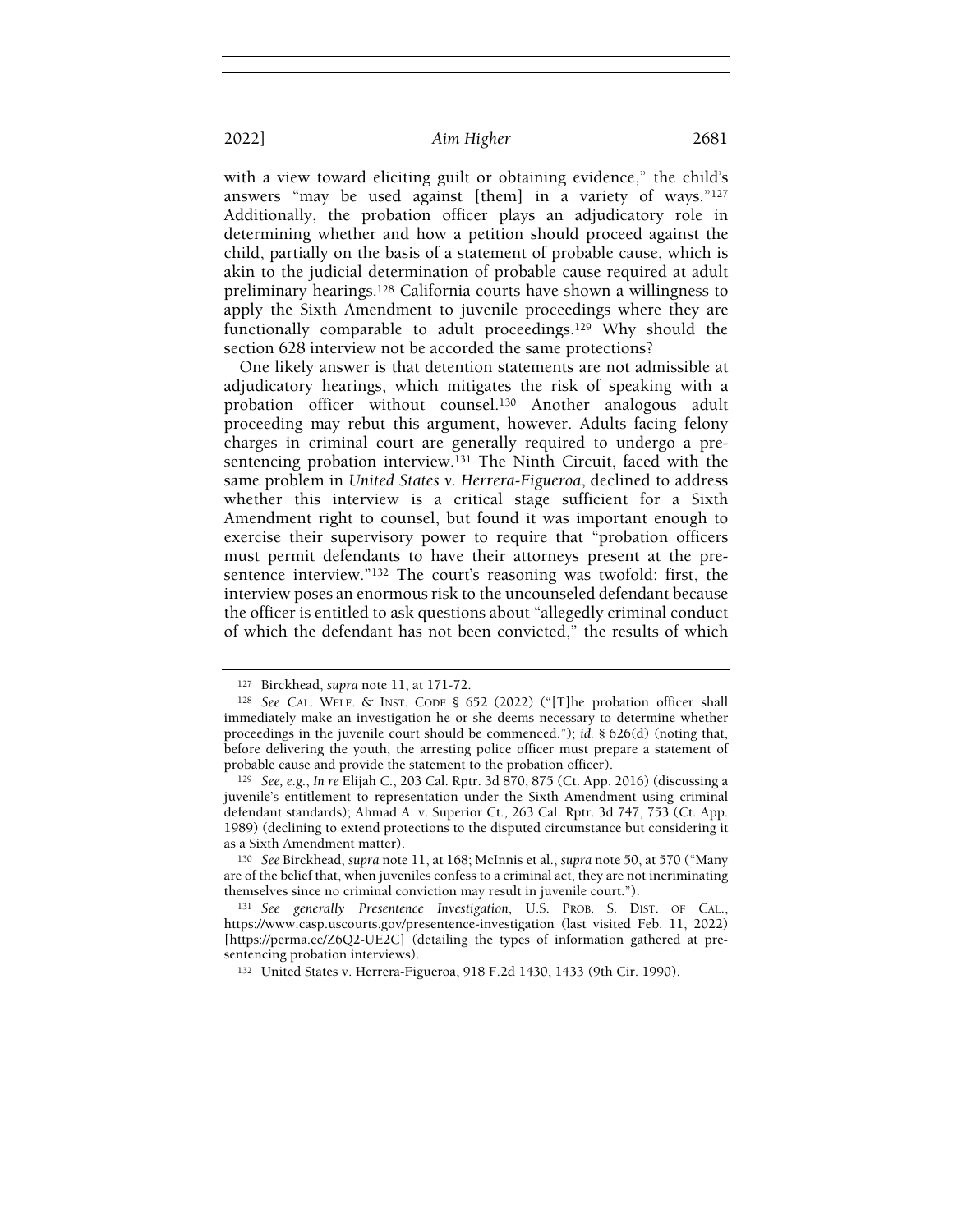are relied on heavily by judges in sentencing;133 second, when the probation officer is preparing the report, "he is acting as an arm of the court."<sup>134</sup>

The Ninth Circuit's reasoning supports a similar determination by state courts, grounded in the same Sixth Amendment concerns.<sup>135</sup> Although adult pre-sentencing interviews occur after adjudication and detention interviews occur before adjudication, both types of interviews are conducted by a probation officer and form a meaningful part of the record for review at sentencing. Furthermore, intake interviews with probation officers are effectively "a dispositional hearing at the front end" because the child's statements at intake become so important at the disposition stage.136 Juvenile dispositions are cumulative, perhaps even more so than adult dispositions.137 If a pre-sentence probation interview is critical for adults, it is doubly so for children. Detention statements follow the youth forever. In Sean's case, for example, he will be labeled in every subsequent probation report as gang-involved.<sup>138</sup> This risk is analogous to that posed to adults in pre-sentencing interviews and merits the same protections awarded in Herrera-Figueroa.

California courts have already recognized the risk posed by probation interviews in another juvenile court context. In In re Paul T., a probation officer went to a represented youth's home to question him about an offense in preparation for a section 706 social study.139 During the interview, Paul made incriminating statements which were admitted as evidence during the jurisdictional hearing.140 The court found no "'permissible reason' as to why counsel was not present" and, lacking evidence that counsel had been notified, could not determine whether

<sup>133</sup> Id. at 1435.

<sup>134</sup> Id. at 1434.

<sup>135</sup> For a discussion of a state court's use of supervisory powers "inspired by constitutional values, but not necessarily required by specific constitutional rules," see Bennett L. Gershman, Supervisory Power of the New York Courts, 14 PACE L. REV. 41, 80- 81 (1994).

<sup>136</sup> Marrus, supra note 126, at 305.

<sup>137</sup> See id. at 305 & n.91; Birckhead, supra note 11, at 178.

<sup>138</sup> See supra Introduction.

<sup>139</sup> In re Paul T., 93 Cal. Rptr. 510, 512 (Ct. App. 1971); see CAL. WELF. & INST. CODE § 706 (2022). The section 706 social study is analogous to the detention report in that it includes more information about the youth than is considered at adjudication, including social services, treatment, and dependency matters, like case and permanency plans. See id. § 706.5. As with the detention report, the court is not permitted to consider the social study during adjudication. In re Gladys R., 464 P.2d 127, 130 (Cal. 1970).

<sup>140</sup> Paul T., 93 Cal. Rptr. at 512.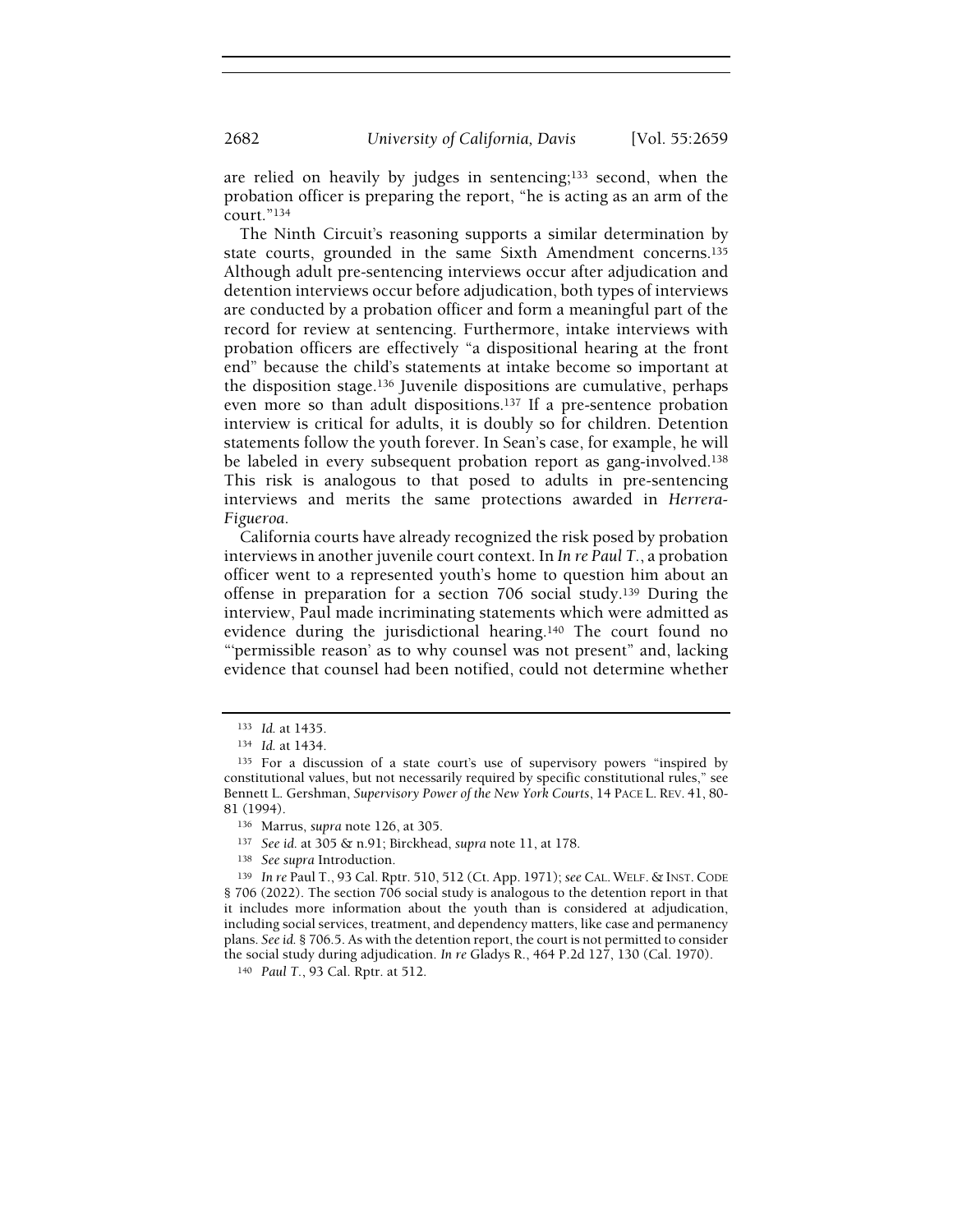the statements were truly voluntary.141 Furthermore, the court held that the officer put Paul in an impossible position; if he refused to answer questions without counsel, he could be found "uncooperative and possibly not a fit subject for probation."142 If he did answer questions, he could have made prejudicial statements.<sup>143</sup> This predicament made the waiver of counsel coerced and therefore invalid, and rendered the officer's testimony concerning the appellant's statements inadmissible.<sup>144</sup>

Paul T. is not perfectly comparable to the circumstances of a section 628 interview, given that the case focuses on the admissibility of the child's confession for findings of guilt, whereas detention interviews focus on the admissibility of detention statements for disposition. However, the tensions present in a section 628 interview are similar to those present in a section 706 interview in Paul T. Should the child refuse to answer detention interview questions, they may be seen as uncooperative and put themselves at greater risk for continued detention. If the child does answer questions about their offense, they may make unfavorable admissions or confessions which could be used against them at disposition, which is particularly concerning given the liberal admissibility of evidence at that stage.

2. Fifth Amendment Right Against Self-Incrimination: The Routine Booking Exception

During traditional custodial interrogations, "[i]f the individual indicates in any manner, at any time prior to or during questioning, that he wishes to remain silent, the interrogation must cease."145 Interrogation includes "any words or actions on the part of the police . . . that the police should know are reasonably likely to elicit an incriminating response" from the subject. 146 This rule extends to youth in California and includes casual conversation where the tone of the officer is accusatory, even where the officer did not intend to elicit a response.<sup>147</sup>

Generally, in adult proceedings, routine booking questions are an exception to the rule, and therefore exempt from the requirements of

<sup>141</sup> Id. at 514.

<sup>142</sup> Id.

<sup>143</sup> Id.

<sup>144</sup> Id.

<sup>145</sup> Miranda v. Arizona, 384 U.S. 436, 473-74 (1966).

<sup>146</sup> Rhode Island v. Innis, 446 U.S. 291, 292 (1980).

<sup>147</sup> See In re Albert R., 169 Cal. Rptr. 553, 558 (Ct. App. 1980).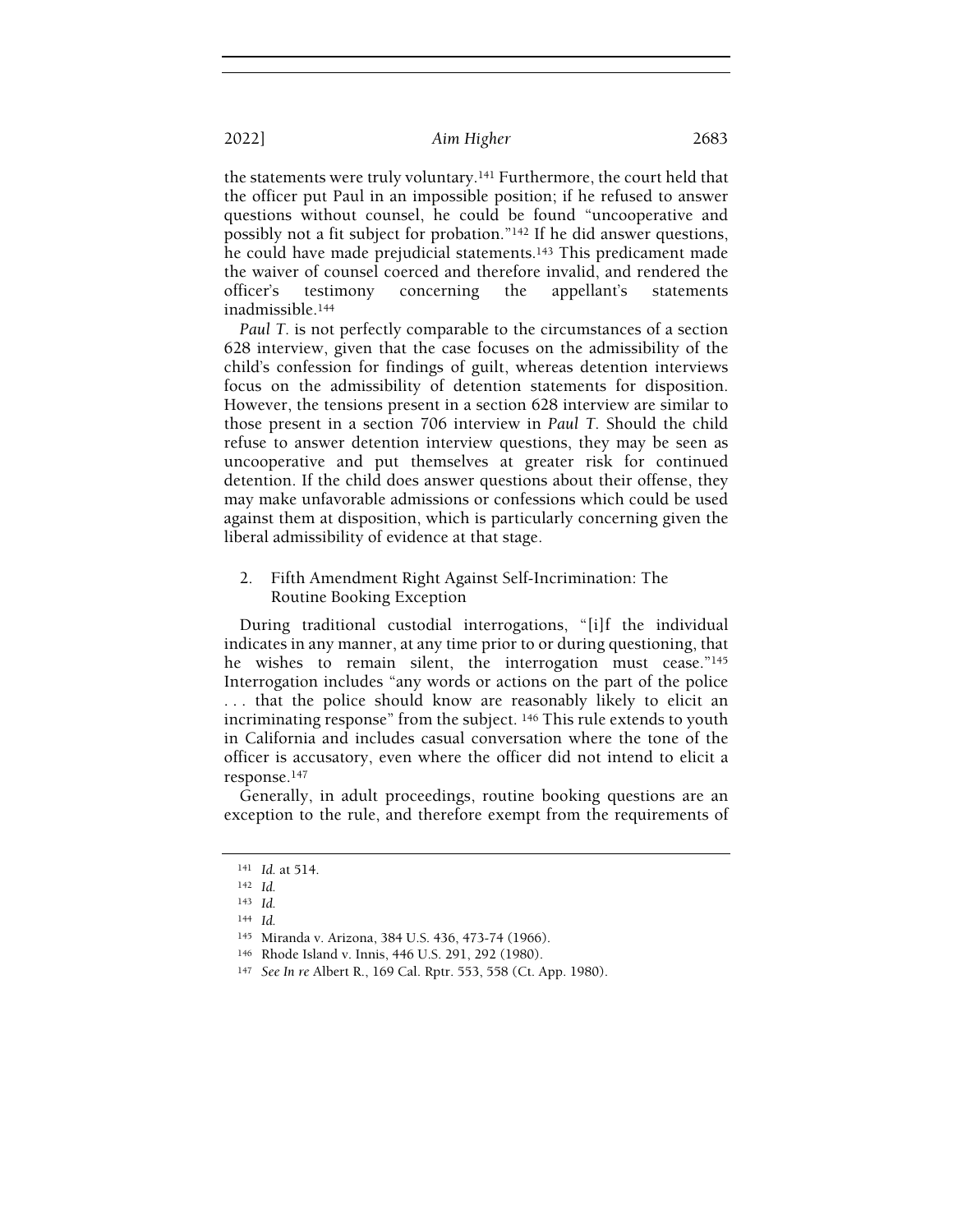Miranda.148 However, it was recently held in People v. Roberts that the use of an un-Mirandized defendant's "response to routine questions about gang affiliations during jailhouse intake interviews" violates the Fifth Amendment.<sup>149</sup>

The hypothetical set forth in the Introduction of this Note describes how information about conduct unrelated to the underlying charge (e.g., gang affiliations) may make its way from the detention interview to disposition. Probation officers are required by section 627.5 of the Welfare and Institution Code to read Miranda rights to children prior to the detention interview. The officer must notify the juvenile court judge of a request for counsel but they are not mandated by statute or case law to stop the interview after the request.150 Indeed, as discussed in Part I, the court has minimized Fifth Amendment protections for detention interviews, stating that the purpose of section 627.5 is "simply" to assure the child "as early as possible of his rights . . . and to make the probation officer responsible for seeing that a request for counsel is honored."<sup>151</sup>

Characterized this way, the section 627.5 Miranda warning provides insufficient protection. Yes, the officer must inform the child of their rights and yes, those rights will be honored — but not until after the potentially hazardous interaction with the probation officer is over. A detention interview certainly is not routine booking. Booking questions usually cover basic biographical data or scripted questions to check understanding about the criminal process, while probation officers can ask youth questions that venture much farther afield than birth date and home address.<sup>152</sup> The interview, then, ends up looking something like

<sup>148</sup> People v. Williams, 294 P.3d 1005, 1021 (Cal. 2013), abrogated by People v. Elizalde, 351 P.3d 1010 (Cal. 2015).

<sup>149</sup> People v. Roberts, 220 Cal. Rptr. 3d 703, 708-09 (Ct. App. 2017) (citing Elizalde, 351 P.3d at 1010).

<sup>150</sup> CAL. WELF. & INST. CODE § 627.5 (2022).

<sup>151</sup> In re Wayne H., 596 P.2d 1, 5 (Cal. 1979).

<sup>152</sup> See Birckhead, supra note 11, at 159. Professor Birckhead illuminates the problems with wide-ranging probation interviews in an anecdote about "Deanna," a fictionalized composite of her clients. Deanna confirmed to a probation officer that she had heard a rumor about a possible school shooting, later discovered to be unfounded, and was charged with a felony of making a false report concerning mass violence on educational property. The interview focused not on the requirements of that charge, which include knowingly falsifying information (something Deanna plainly had not done), but on Deanna's grades and her mother's unemployment. Such "unfettered" discretion in questioning increases both the chances that the probation officer sees the child as someone in need of court supervision, regardless of the merits of their case (that pesky parens patriae), and that the officer uncovers incriminating information unrelated to the case at hand. See also Meghan S. Skelton & James G. Connell III, The Routine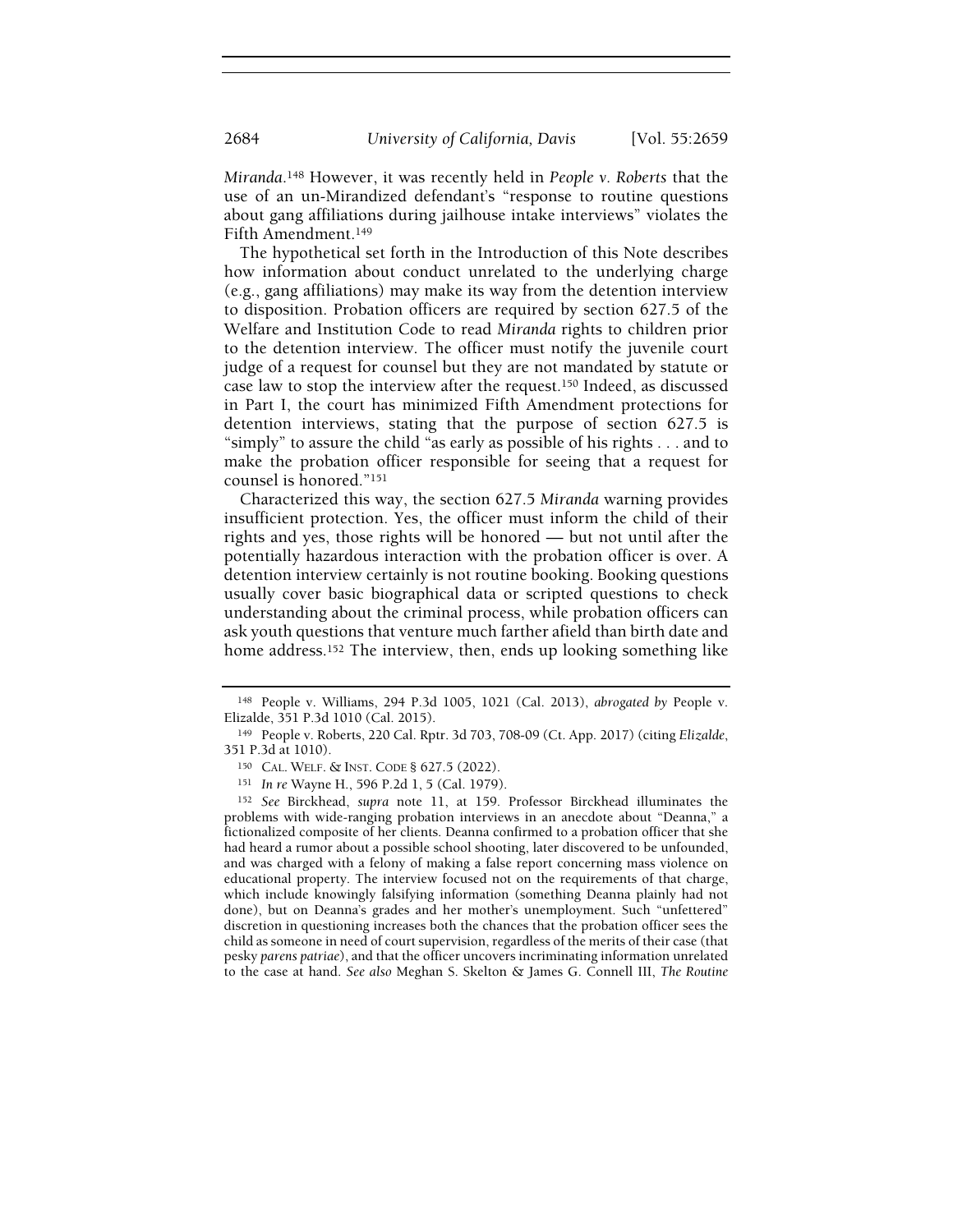the un-Mirandized and unconstitutional questioning about gang affiliations at issue in Roberts.

#### 3. Information Available at Sentencing

Most adult felonies in California are punished under the Determinate Sentencing Law, which prescribes three tiers of sentences in an effort to provide uniformity.153 In 2007, the Supreme Court held in Cunningham v. California that the scheme was unconstitutional under the Sixth Amendment because "it permitted upper-term sentences to be based on facts found by the sentencing judge . . . rather than on facts found by the jury."154 Since Cunningham, "defense counsel is strongly advised to object on Sixth Amendment grounds if the court appears to be using 'facts' not found true by a jury or admitted by the defendant to increase a sentence above the statutory maximum."155 Additionally, any enhancements, including gang enhancements, must be "alleged in the accusatory pleading and either admitted by the defendant in open court or found to be true by the trier of fact."156 This requirement "cannot be satisfied merely by alleging the facts underlying an enhancement as the basis for a substantive offense or for a different enhancement."<sup>157</sup>

There is an extensive body of California case law asserting that the juvenile judge should have all relevant information available to them at disposition because of the rehabilitative demands of juvenile court, which resists any comparison to adult sentencing schemes.<sup>158</sup> These assertions are based largely on policy grounds about the nature of parens patraie, however, and there is nothing preventing state legislatures from providing youth with additional protections at intake because of the impact at disposition.<sup>159</sup>

Booking Question Exception to Miranda, 34 U. BALT. L. REV. 55, 55-57 (2004) (describing the exception and how, even in the adult context, the exception "can be used to broaden custodial interrogations beyond constitutional limits").

<sup>153</sup> See Travis Bailey, Note, California's Determinate Sentencing Law: How California Got It Wrong . . . Twice, 11 CHAP. L. REV. 87, 87 (2008).

<sup>154</sup> Matthew C. Braner, Overview: Felony Sentencing, in CALIFORNIA CRIMINAL LAW PROCEDURE AND PRACTICE § 37.1 (2020).

<sup>155</sup> Id.

<sup>156</sup> CAL. PENAL CODE § 1170.1(e) (2022).

<sup>157</sup> People v. Nguyen, 226 Cal. Rptr. 3d 615, 616 (Ct. App. 2017).

<sup>158</sup> See supra note 16 and accompanying text.

<sup>159</sup> Hannah Frank, Note, Unambiguous Deterrence: Ambiguity Attitudes in the Juvenile Justice System and the Case for a Right to Counsel During Intake Proceedings, 70 VAND. L. REV. 709, 733, 733 n.124 (2017).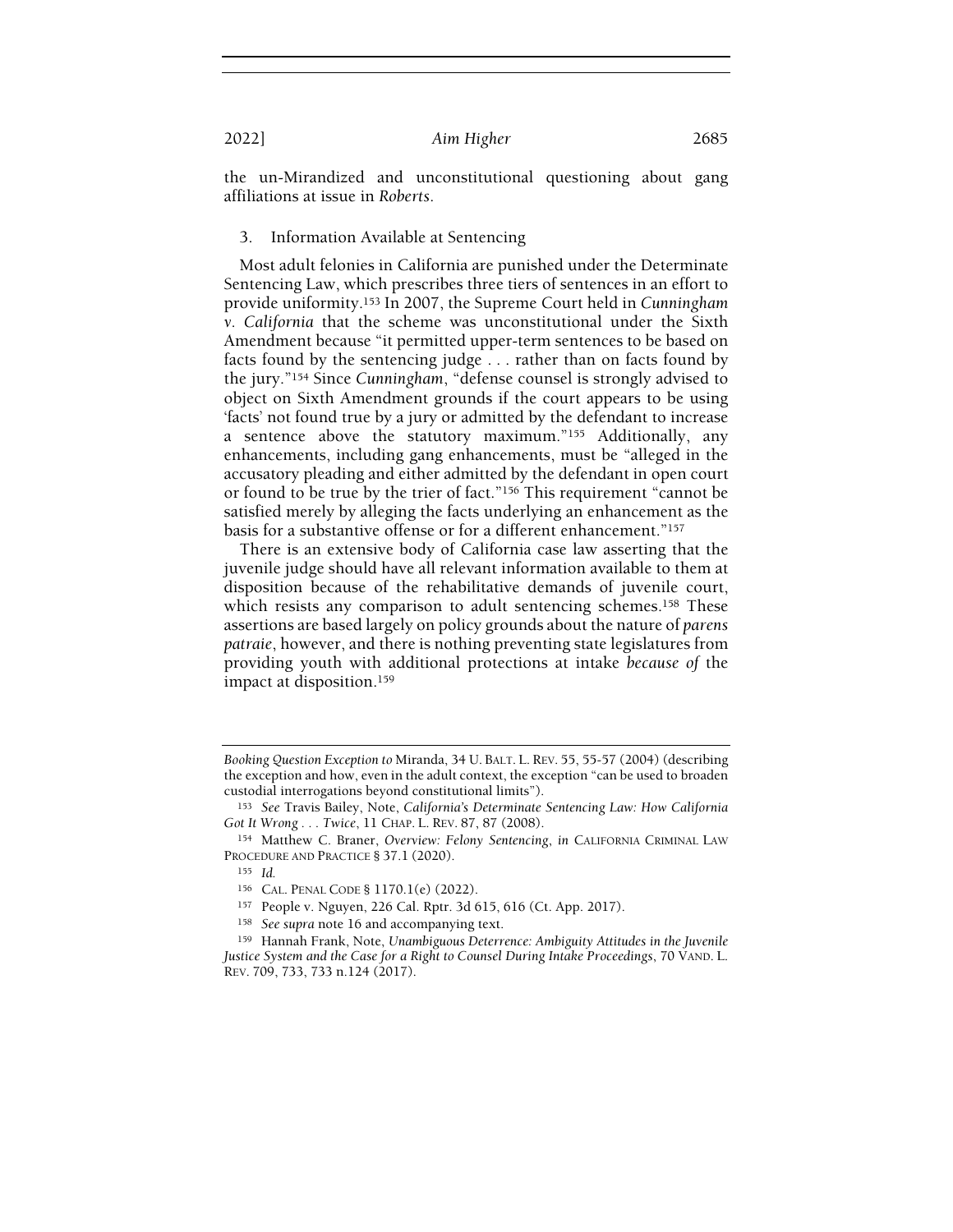First, the admission of detention statements subjects youth to a de facto enhancement scheme because their dispositions can be predicated on aggravating behavior, even if that behavior is not proven in court, though the same concerns led to the end of a similar scheme for adults in the Cunningham decision. This is the case even though "[i]n many cases, children in juvenile court are subjected to longer periods of incarceration than adults for committing the same offense."160 Although this Note certainly does not advocate for more formal sentencing enhancements for minors, this disparity in result highlights how a lack of formal criminal procedure, a hallmark of juvenile court, can cut against minors' interests.<sup>161</sup>

Second, courts have recognized that the candor demanded in probation interviews and the impact of resulting statements in court puts young people in an impossible position.162 If they are not candid, the probation officer may find them obstinate or otherwise report their behavior unfavorably, which could have a negative effect on disposition.163 If they are candid, they run the risk of incriminating themselves, which could also have a negative effect on disposition.<sup>164</sup> Although discretion at disposition is one of the hallmarks of juvenile court, "unchecked" discretion compounds the effects of this dilemma because all choices that the child makes at intake can worm their way into judicial consideration; damned if they do, damned if they don't.<sup>165</sup> The courts' selective blindness to the impact of their own discretion is

<sup>&</sup>lt;sup>160</sup> Marrus, supra note 126, at 303 n.84 (citing Barry C. Feld, The Juvenile Court Meets the Principle of Offense: Punishment, Treatment, and the Difference It Makes, 68 B.U. L. REV. 821, 837 (1988)).

<sup>161</sup> See Shana Conklin, Note, Juveniles Locked in Limbo: Why Pretrial Detention Implicates a Fundamental Right, 96 MINN. L. REV. 2150, 2173 (2012) ("[P]roviding juveniles with additional safeguards, such as jury trials, aids the rehabilitative aims of the juvenile court.").

<sup>162</sup> See, e.g., Ramona R. v. Superior Ct., 693 P.2d 789, 794 (Cal. 1985) (prohibiting use of fitness hearing testimony at trial because it would put the child in a "trilemma of self-accusation, perjury or contempt" (quoting People v. Coleman, 533 P.2d 1024, 1034 (Cal. 1975))); In re Paul T., 93 Cal. Rptr. 510, 514 (Ct. App. 1971) (finding that a probation interview in preparation for a section 706 social study without counsel put the child in a "very unfair position").

<sup>&</sup>lt;sup>163</sup> If the youth refuses to answer questions from a probation officer without counsel, he could be found "uncooperative and possibly not a fit subject for probation." Paul T., 93 Cal. Rptr. at 514. If he did answer questions, however, he "would have made admissions or confessions that would have been prejudicial at the jurisdictional hearing." Id.

<sup>164</sup> See id.

<sup>&</sup>lt;sup>165</sup> See Sterling, supra note 44, at 675 (finding that two misperceptions, that juvenile court is "low-stakes," and that it is "geared primarily to support" rehabilitation, "allow discretion to flourish unchecked").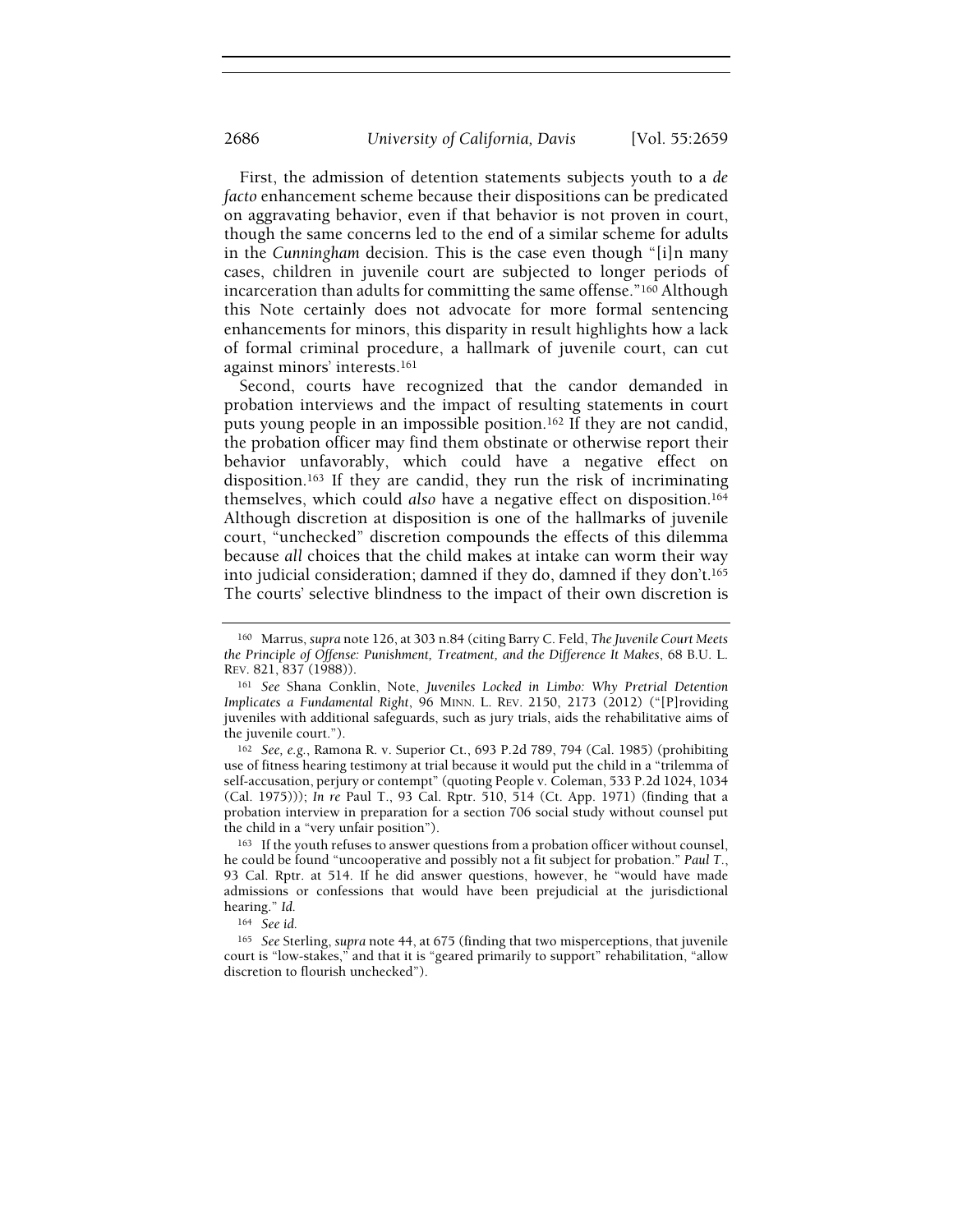as old as the modern juvenile legal system itself, and represents a major site of "unresolved conflicts" between the conflicting tenets of that system.<sup>166</sup>

## B. Resolving the Role of Probation in the Juvenile Legal Scheme

Resolving the issue of procedural protections for children in probation interviews requires resolving the role of probation officers, and parens patriae, within the juvenile legal scheme in an era of reform and abolition. Parens patriae is not an inherently reformist concept for two reasons. First, paternalism is the opposite of reform — the goal of total system transformation is to hand responsibility for struggling young people back to communities and give youth more agency in their own healing. Second, parens patriae is merely "a general attitude of protectiveness" and discretion; it does not dictate how, specifically, discretion is to be exercised.<sup>167</sup>

If probation officers are agents of parens patriae, but there is no role for parens patriae in reform, then transitively, what is the role of a probation officer in reform? It depends on who you ask. Probation officers have taken on more facilitative tasks and have or want to become front-line workers in the move towards restorative justice and decarceration.168 Despite those moves, the reality is that juvenile probation is, at its core, "a system of monitoring and control."169 Even as probation officers take on more "rehabilitation- and case-manageroriented tasks," those tasks "remain outweighed by law-enforcementoriented functions."<sup>170</sup>

<sup>166</sup> Ross, supra note 46, at 1040-41; see id. at 1055 ("[T]he majority [in Gault] expressly reserved opinion on the question of the 'post-adjudication disposition' of juveniles which it deemed 'unique to the juvenile process.' By inference, the Court did not reach the role of discretion in disposition.").

<sup>167</sup> Ralph A. Weisheit & Diane M. Alexander, Juvenile Justice Philosophy and the Demise of Parens Patriae, 52 FED. PROB. 56, 56-57 (1988).

<sup>168</sup> See GALE BURFORD, SARAH GALLAGHER, KAREN GENNETTE, JOHN GORCZYK, GEORGE SHALER & JOHANNES WHEELDON, ME. JUV. JUST. ADVISORY GRP., AN INITIATIVE TO DEVELOP A SUSTAINABLE RESTORATIVE JUVENILE JUSTICE SYSTEM: APPENDICES TO THE FINAL REPORT TO MAINE'S JUVENILE JUSTICE ADVISORY GROUP 48 (2016) (identifying referrals from "statutory workers," including probation officers, as necessary for success of restorative justice programs); URB. INST., supra note 113, at 54-56 (describing the use of restorative justice by probation officers as key to "provid[ing] opportunities [for youth] to take responsibility for their actions" without incarceration).

<sup>169</sup> Adam D. Fine, Erika Fountain & Sarah Vidal, Juveniles' Belief About and Perceptions of Probation Predict Technical Violations and Delinquency, 25 PSYCH., PUB. POL'Y, & L. 116, 117 (2019).

 $170$  *Id.*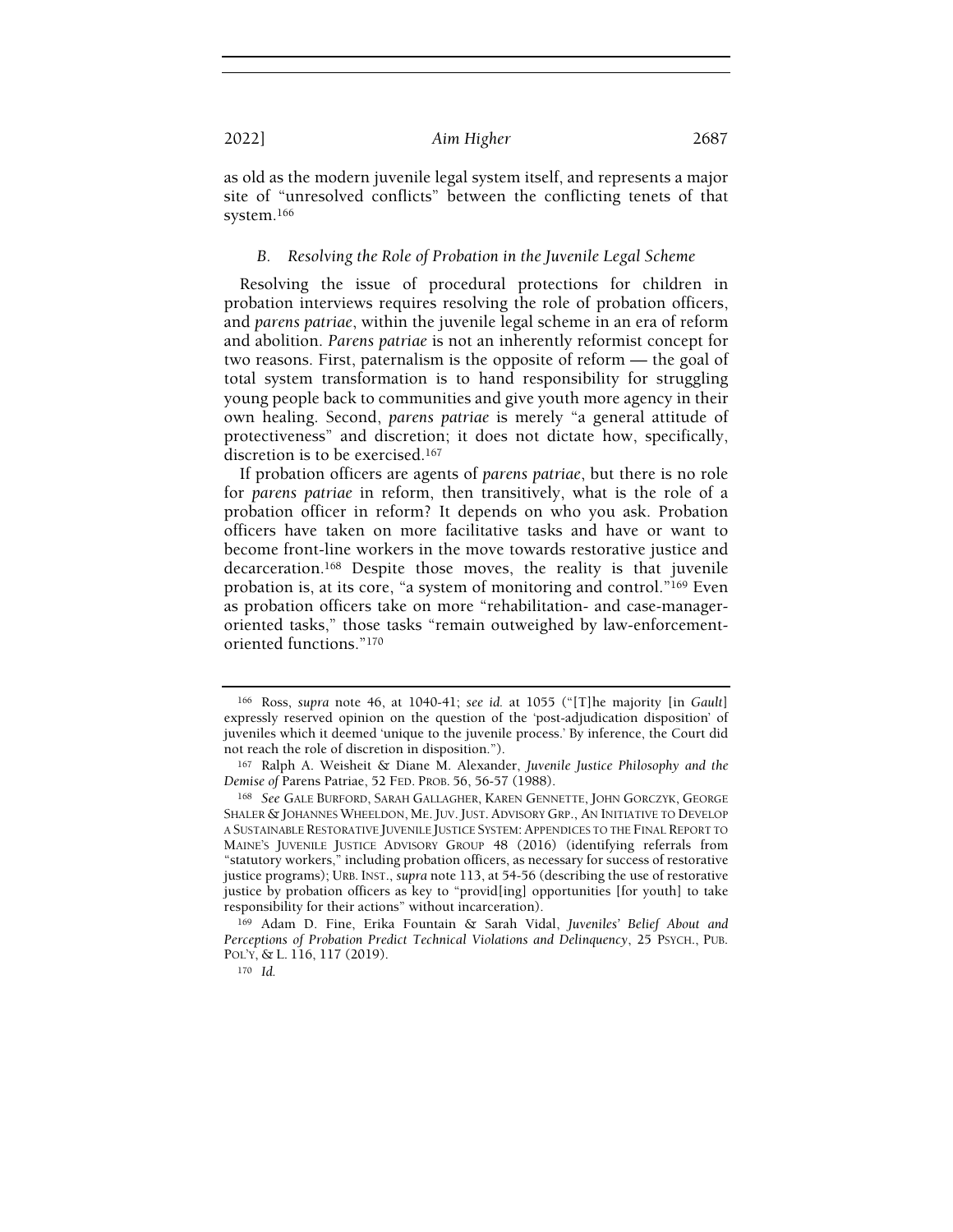There are three ways to resolve these mounting contradictions. One is to eliminate law enforcement functions and fully integrate probation officers into the reform scheme as case workers and community liaisons. On this view, improved due process protections during probation interviews are either unnecessary, because probation officers are no longer conducting detention interviews, or compulsory, because, as the officer gains the child's trust, they also gain information that can be used against them in court. Otherwise, the perverse result would be the more an officer can help by collecting vulnerable information about the child's harms and needs, the more they can hurt. Either way, though, the goal for many activists is to involve state actors less, not more. There are already many qualified people and settled or growing community infrastructures that can help a young person reconnect and repair — why should a probation officer be one of them?<sup>171</sup>

Another way to resolve the contradictions is to admit that probation officers have interests that are adverse to youth's interests. On this view, increased procedural protections should be extended because the probation interview is as impactful as a police interrogation.

The third and probably most realistic way is to permit the contradictions to stand but narrow the scope of the detention interview in response. Probation officers would be allowed to ask any questions that have the sole purpose of protecting the child's health and safety. The statutory directive to explore the "circumstances" would constrict the probation officer to reviewing the probable cause declaration and police report, which officers do anyway, prohibiting them from asking questions about the facts underlying or collateral to the offense. This would permit the probation officer to connect the youth with any needed services but reduce the possibility of obtaining incriminating statements related to the offense.

As discussed above, many of the gaps between procedural protections for youth and adults are illogical, making youth more vulnerable to selfincrimination. Probationary interviews, and detention interviews in particular, live in those gaps, leaving space for juvenile courts to reach into youths' lives in a way that was ideologically repelled long ago by In re Gault. This peculiar space is exactly why it is so important that progressive states interested in reforming the juvenile legal system do not leave detention interviews out of solutions. Improving procedural

<sup>&</sup>lt;sup>171</sup> Examples of community-based organizations managing restorative justice diversion programs for youth include RYSE Center, rysecenter.org, in Contra Costa County; Everychild Restorative Justice Center, everychildfoundation.org, in Los Angeles County; and Community Works, communityworkswest.org, in Alameda and San Francisco Counties.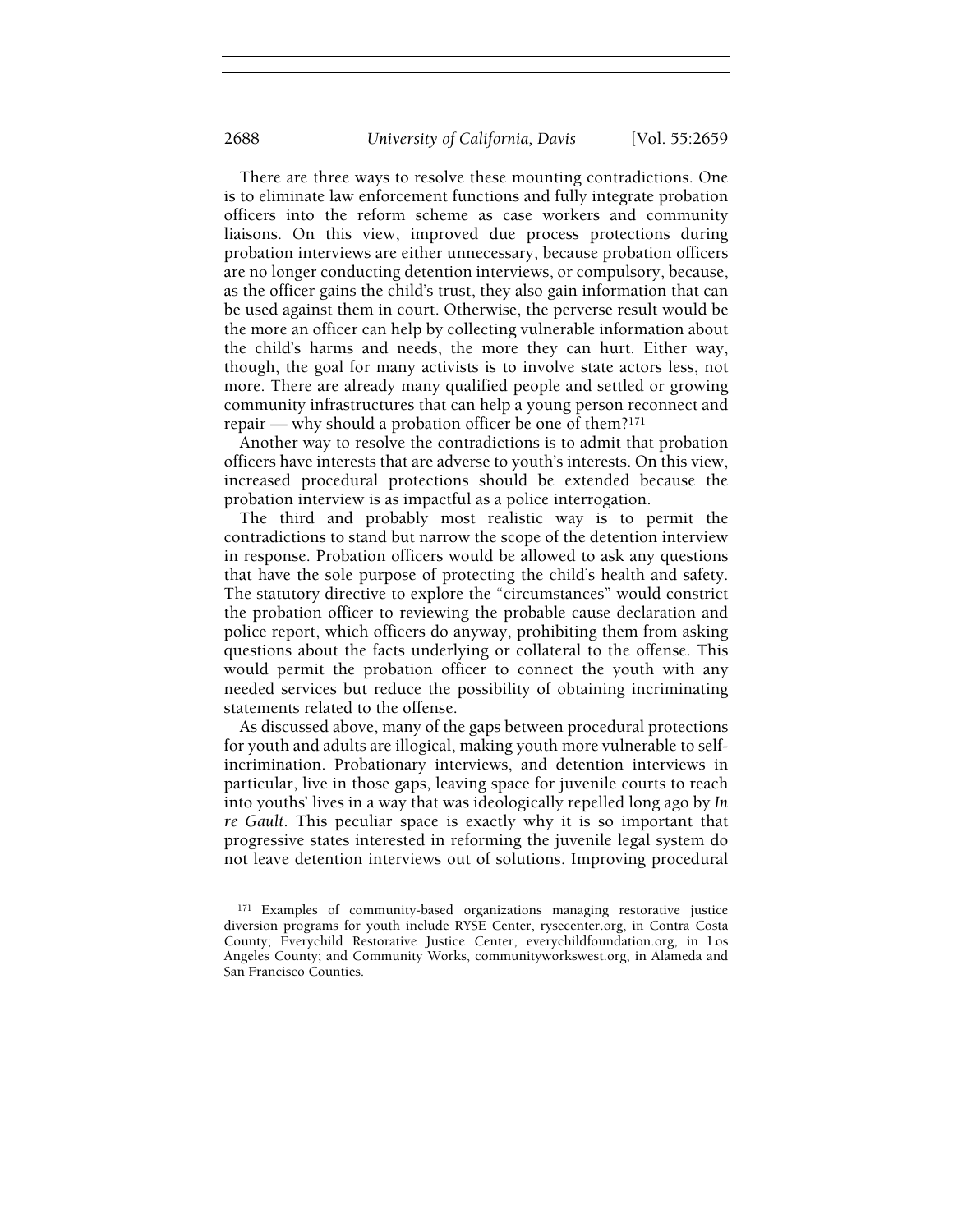protections at intake for juveniles also requires a philosophical rethinking of the role of probation officers and the concept of parens patriae in the juvenile legal scheme and juvenile legal reform.

## III. SOLUTIONS

Ideally, as juvenile justice systems turn away from incarceration, they also turn away from court involvement entirely, including probation systems.172 Abolitionists, restorative and transformative justice advocates, and community leaders envision a future where, increasingly, the locus of responsibility for system-involved youth is the community, the home, the social network, rather than the government.173 In that future, there is no section 628 detention interview because there is no detention, and potentially no probation officers because youth supervision has been delegated to communitybased organizations. In the meantime, however, the state legislative and judicial branches could still take meaningful action to address the particular vulnerabilities of a section 628 interview, and to inspire other states to pass legislation mirroring the strengths of SBs 203 and 395, while also solving their weaknesses.

## A. Legislative

The most obvious solution is to amend Welfare and Institutions Code 625.6, the codification of SBs 395 and 203, to include section 628 interviews. Section 625.6 already contains a framework for such a

<sup>172</sup> See Scott Wm. Bowman, The Kids Are Alright: Making a Case for Abolition of the Juvenile Justice System, 26 CRITICAL CRIMINOLOGY 393, 402 ("[T]here are numerous alternatives to the current penal system that can provide juveniles a better opportunity for success than being incarcerated in any system. . . . [In an alternative system,] prevention and treatment programs . . . would be coordinated directly with the families, schools, and other entities in the juvenile's life.").

<sup>173</sup> See PATRICK MCCARTHY, VINCENT SCHIRALDI & MIRIAM SHARK, EXEC. SESSION ON COMM. CORR., THE FUTURE OF YOUTH JUSTICE: A COMMUNITY-BASED ALTERNATIVE TO THE YOUTH PRISON MODEL, 19-23 (2016) (giving community-based services and facilities, and family-based interventions primacy over institutional intervention); Charisa Smith, Nothing About Us Without Us! The Failure of the Modern Juvenile Justice System and a Call for Community-Based Justice, 4 J. APPLIED RSCH. ON CHILD.: INFORMING POL'Y FOR CHILD. AT RISK 1, 16 (recommending the reduction of "approaches that call for more professional intervention" and an increase in "meaningful dialogue and participation of families and youth in actual decision-making and service provision"); see, e.g., id. at 17- 18 (advocating for "[c]ommunity-based Alternatives to Detention (ATDs) and Alternatives to Incarceration (ATIs) [which] enable indigenous community organizations to work with the youth they know firsthand" over "governmental ATDs and ATIs").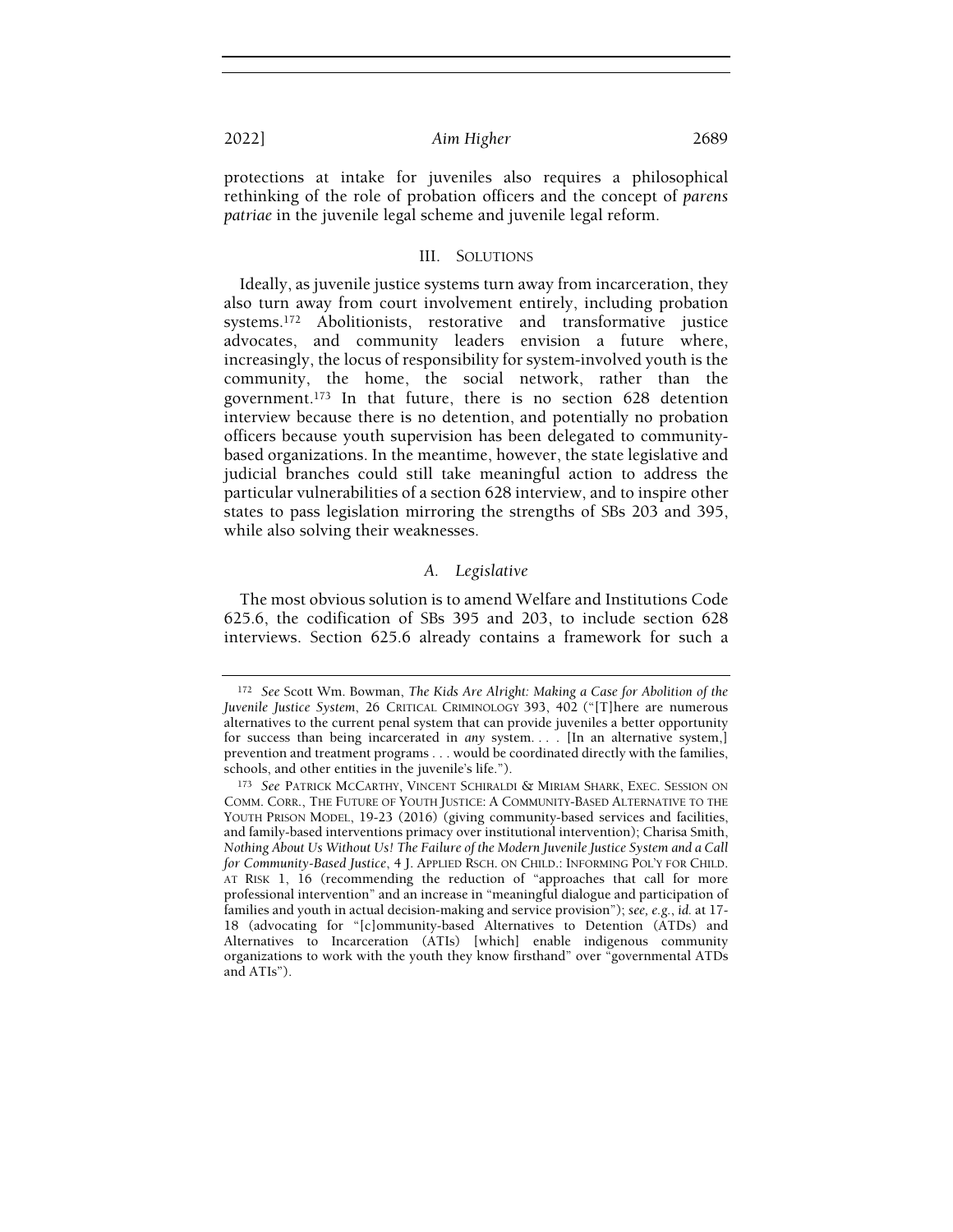protection in section 627.5, which instructs probation officers to advise children of their Miranda rights upon first interaction.174 If the protections of 625.6 were extended to section 628 interviews, it would add the requirement that the child consult with an attorney before a waiver of rights, and before the interview proceeds. As it stands, and as is discussed previously in this Note, an invocation of Miranda rights under 627.5 does not seem to have much practical effect on the section 628 interview, given that no waiver is required before the probation officer can proceed with questioning.175 Seen this way, extended coverage under additional legislation would simply add teeth to section 627.5.

A more child-protective iteration of this solution would be an early assignment of counsel, with counsel present at the probation detention interview. There are two objections to this solution. First, it may be difficult for public defense offices to staff interviews, given that it is already difficult for rural offices to provide coverage for the additional procedural protections already afforded.176 However, the state could easily attach a funding mechanism to any new legislation to pay for additional coverage — and with a historic state budget surplus, now seems like a particularly good time to do it.<sup>177</sup> Second, probation officers need to ask basic questions to confirm the identity of the child and ensure their safety. However, the routine booking exception may be enough to encompass these requirements and still ensure the integrity of Miranda protections.

If the legislature were afraid of curtailing probation officers' ability to ask wide-ranging questions, it could follow other states and pass additional legislation providing automatic use immunity for detention statements through disposition.178 In a 2014 survey by the National

<sup>174</sup> CAL. WELF. & INST. CODE § 627.5 (2022).

<sup>175</sup> See supra Part B.

<sup>176</sup> See David Smith, On Call: Public Defenders Adjust to Requirements of SB 395, SISKIYOU DAILY NEWS (Feb. 16, 2018, 9:13 AM), https://www.siskiyoudaily.com/news/20180216/oncall8200public-defenders-adjust-to-requirements-of-sb8200395 [https://perma.cc/ZE8A-W7XP].

<sup>177</sup> See Adam Beam, California Analyst Predicts \$31 Billion Budget Surplus, U.S. NEWS (Nov. 17, 2021), https://www.usnews.com/news/best-states/california/articles/2021-11- 17/california-analyst-predicts-31-billion-budget-surplus [https://perma.cc/5FFK-QF5Q].

<sup>178</sup> See, e.g., ARK. CODE ANN. § 9-27-321 (2022) ("Statements made by a juvenile to the intake officer or probation officer during the intake process . . . are not admissible against the juvenile at any stage of any proceedings."); TEX. FAM. CODE ANN. § 53.03(c) (2022) ("An incriminating statement made by a participant in a Deferred Prosecution Meeting to the person giving advice . . . may not be used against the declarant in any court hearings."). See generally NAT'L. JUV. DEF. CTR., THE USE OF JUVENILE STATEMENTS MADE IN UNCOUNSELED INTERVIEWS, ASSESSMENTS, AND EVALUATIONS: A SURVEY OF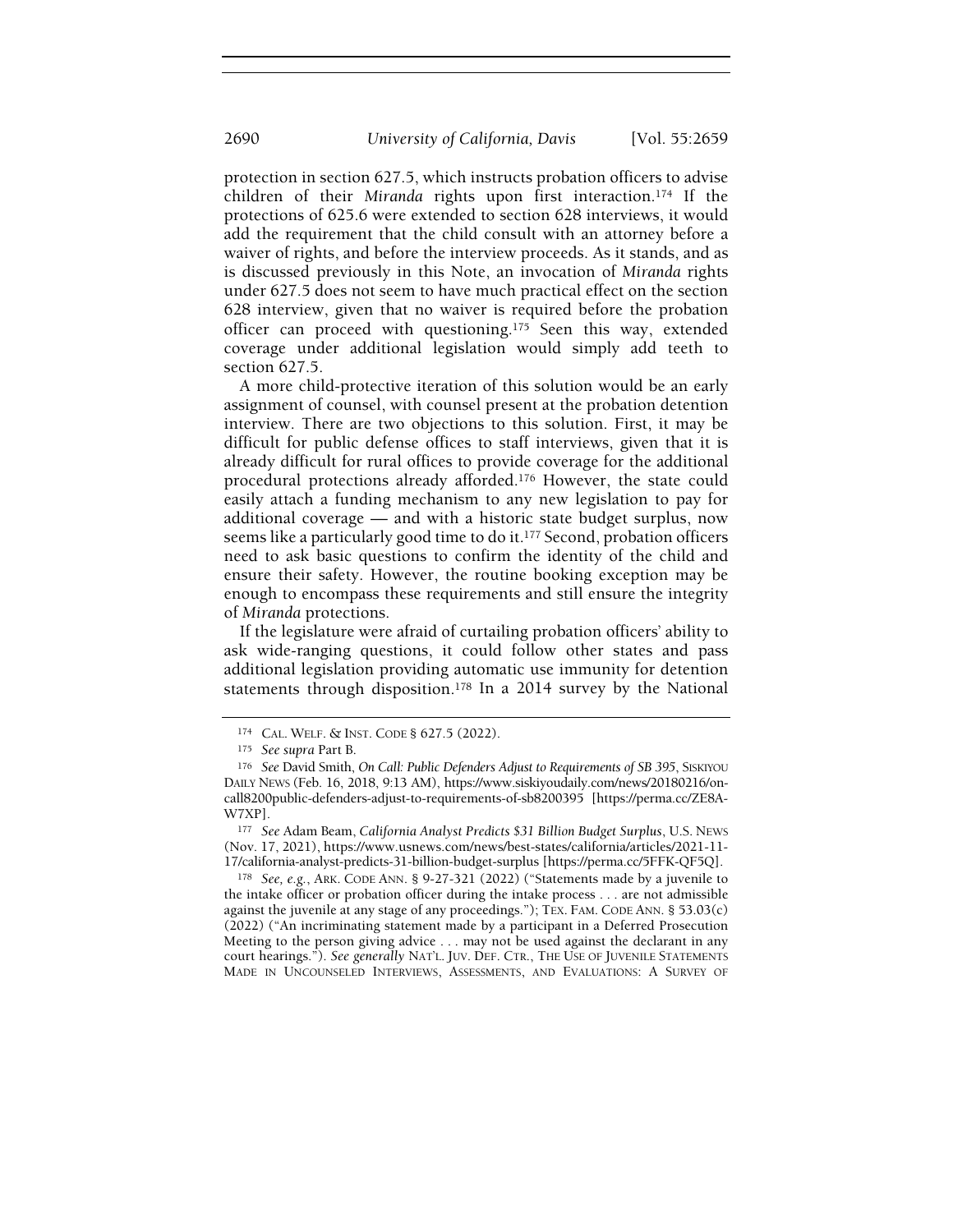Juvenile Defender Center, California was the only state without codified use immunities or limits on admissions for "statements made during the initial stages of court involvement";179 all existing use immunities for statements made by children have been created exclusively by the courts.180 The legislature could take this opportunity to codify existing immunities while extending a new one. Full use immunity would prevent the statements' use at any subsequent criminal proceedings, and expanded derivative use immunity would prevent prosecutors from using detention statements "to develop other evidence."<sup>181</sup>

The least child-protective option would be to allow the interview in its current iteration but allow the child to invoke immunity for the statements through disposition, should they so desire. New Mexico provides a good example of this more flexible option. In that state, "a child has privilege to refuse to disclose and to prevent others from disclosing confidential communications made to probation officers . . . during the preliminary inquiry phase."182 This language enables the child to more safely furnish information but places the onus on the child's counsel to withhold potentially incriminating information from the interview. It also does not mitigate the collateral effects of detention interviews, such as admitting to uncharged offenses or making inculpatory statements about other minors that can, in the same way as full use immunity.

#### B. Judicial

We return here to the Ninth Circuit decision, U.S. v. Herrera-Figueroa.183 In that case, the court found that while an adult presentencing interview was not necessarily a "critical stage" for Sixth Amendment purposes, a right to counsel was warranted under the court's supervisory powers to ensure fairness and due process. If a

NATIONAL PRACTICES (2014), http://njdc.info/wp-content/uploads/2014/05/Summary-of-Admissibility-of-Statements-FINAL-5-14-14.pdf [https://perma.cc/9DG5-SLVD] [hereinafter THE USE OF JUVENILE STATEMENTS] (summarizing limitations on the use of statements made at intake).

<sup>&</sup>lt;sup>179</sup> THE USE OF JUVENILE STATEMENTS, supra note 178, at 5.

<sup>180</sup> See, e.g., Ramona R. v. Superior Ct., 693 P.2d 789, 793-95 (1985) (holding that a child's testimony at the fitness hearing may not be used against them at a subsequent trial for the offense).

<sup>181</sup> See THE USE OF JUVENILE STATEMENTS, supra note 178, at 12 (describing an Indiana statute providing full and derivative use immunity for statements made to mental health professionals).

<sup>182</sup> N.M. R. EVID. 11-509.

<sup>183</sup> 918 F.2d 1430 (9th Cir. 1990).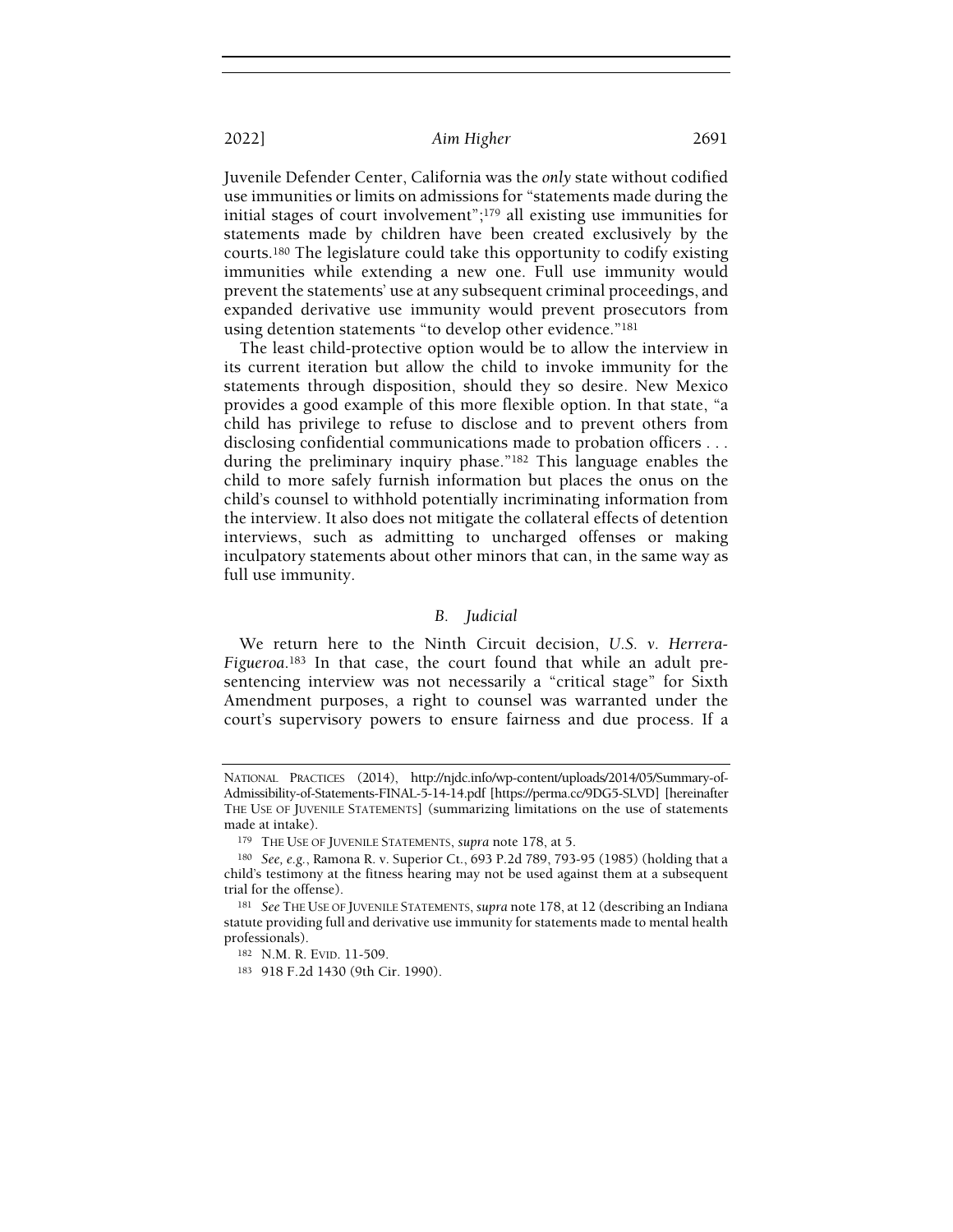section 628 interview is analogous to the presentencing interview, California courts could exercise their supervisory power to provide a right to counsel. Section 625.6(d) of the California Welfare and Institutions Code, codifying SB 203 and 395's exemption for section 628 interviews, states that the statute "does not require" probation officers to comply with representation requirements, but it does not bar the possibility. This leaves room for California courts to exercise their supervisory power without risking direct conflict with legislative intent. A state court's use of supervisory powers is particularly appropriate for issues "inspired by constitutional values, but not necessarily required by specific constitutional rules," and where the statute at issue is nondeterminative, like 625.6(d).<sup>184</sup>

#### **CONCLUSION**

Over the past decade, "California has evolved from having one of the most draconian, costly juvenile justice systems to becoming a model of reform."185 SB 203 and SB 395, providing an early and unwaivable right to counsel, afford children some of the strongest Fifth Amendment protections in the country.186 Early representation has long been at the forefront of juvenile legal reform priorities, and the two Senate Bills undoubtedly represent a major win for reformers.187 But every rose has its thorn. With these bills, California missed the opportunity to provide young people with full representation at intake, including interviews with probation officers. The exception in both bills for section 628 interviews leaves young people vulnerable to some of the same dangers that warranted the bills to begin with.<sup>188</sup>

Filling the gaps in SBs 203 and 395 also provides California with an opportunity to resolve the role of probation officers within the juvenile legal scheme.189 Without the risk of self-incrimination from detention interviews, conversations between probation officers and children can

<sup>184</sup> Gershman, supra note 135, at 81.

<sup>185</sup> David Muhammad, California is Becoming a Model of Juvenile Justice Reform, Thanks to Progressive Legislation, JUV. JUST. INFO. EXCH. (Jan. 4, 2019), https://jjie.org/2019/01/04/california-is-becoming-a-model-of-juvenile-justice-reformthanks-to-progressive-legislation [https://perma.cc/A9X8-F44P].

<sup>186</sup> See supra notes 1–6 and accompanying text.

<sup>187</sup> See Appointment of Counsel/Access to Counsel, NAT'L JUV. DEF. CTR., https://njdc.info/appointment-of-counselaccess-to-counsel/ (last visited Jan. 22, 2021) [https://perma.cc/Y9VE-6KFL], for more information about and resources on the importance of early representation in youth defense.

<sup>188</sup> See supra Part III.

<sup>189</sup> See supra Part I (defining that role and discussing its risks).